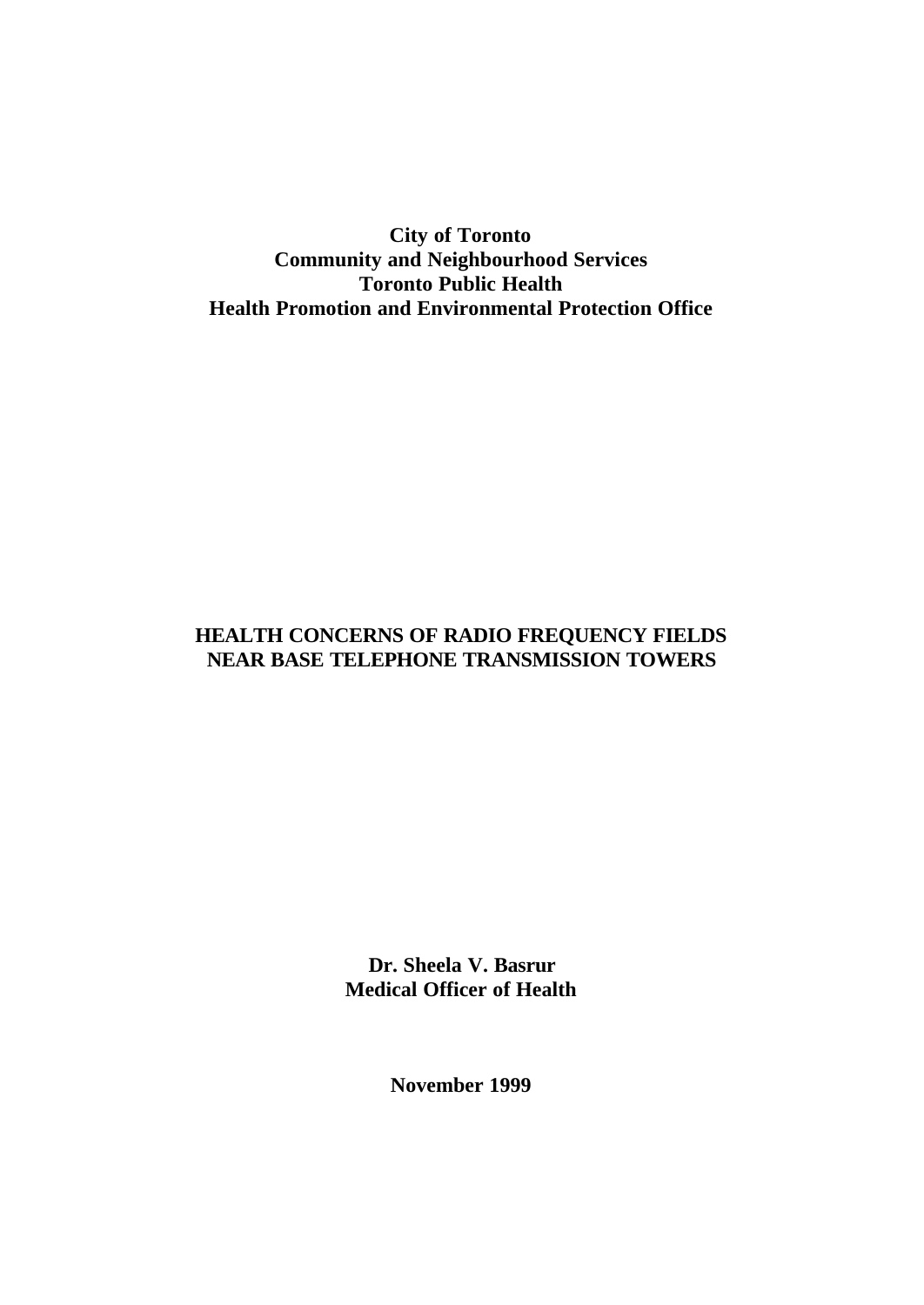| Reference:        | 1999.                                                                                                                                  | Toronto Public Health. Health Concerns of Radio Frequency Fields Near<br>Base Telephone Transmission Towers. Toronto: City of Toronto, November                                                             |
|-------------------|----------------------------------------------------------------------------------------------------------------------------------------|-------------------------------------------------------------------------------------------------------------------------------------------------------------------------------------------------------------|
| Principal Author: | <b>Ronald Macfarlane</b>                                                                                                               |                                                                                                                                                                                                             |
| Acknowledgements: |                                                                                                                                        | The assistance of the following people who provided information and comments<br>essential to the preparation of this report is gratefully acknowledged: Monica<br>Campbell, Karl Kabasele and Kim Perrotta. |
| Distribution:     | <b>Toronto Public Health</b><br>277 Victoria Street, 7 <sup>th</sup> Floor<br>Toronto, Ontario<br>Canada M5B 1W2<br>Telephone:<br>Fax: | Health Promotion and Environmental Protection Office<br>416-392-6788<br>416-392-7418                                                                                                                        |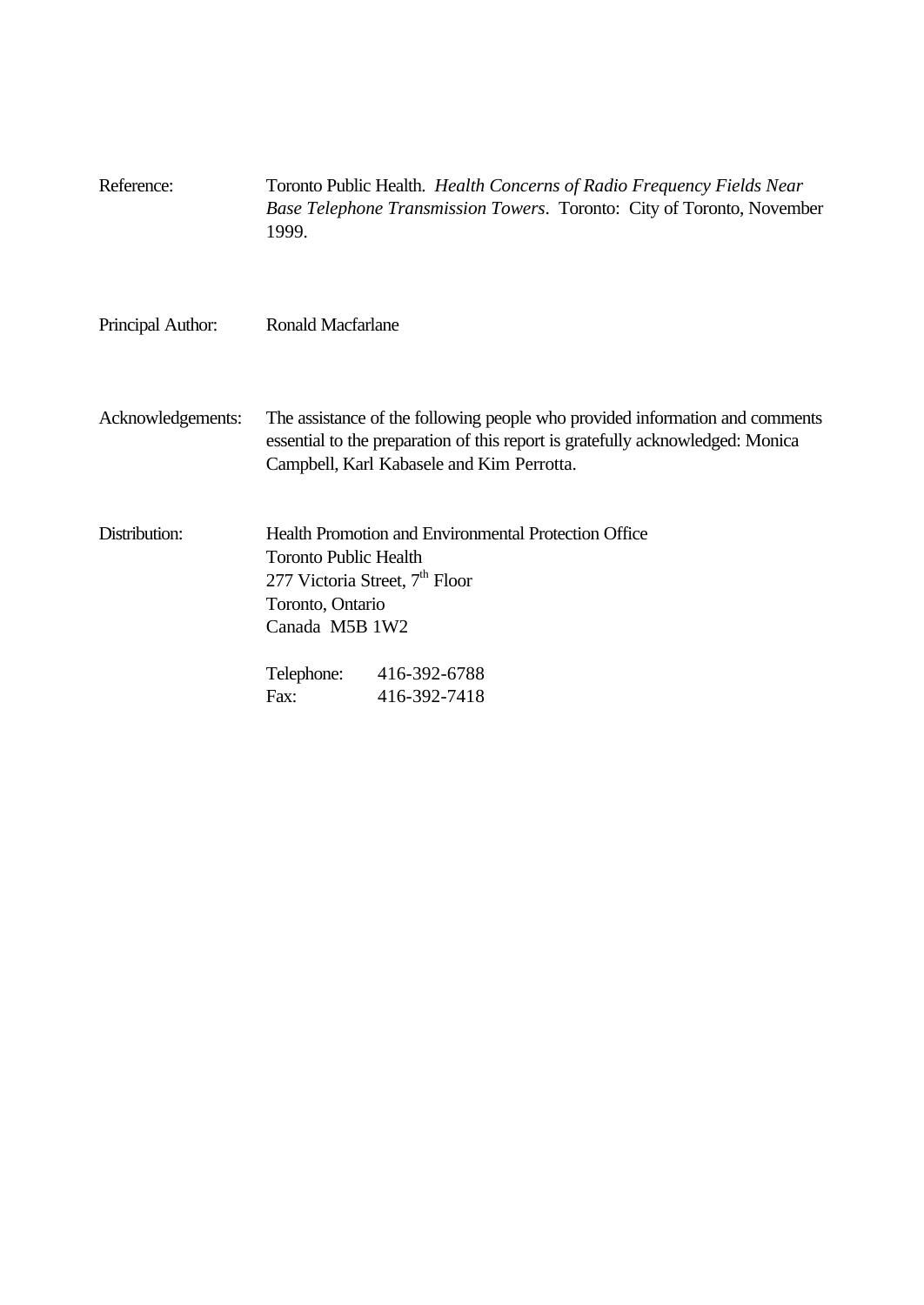# **TABLE OF CONTENTS**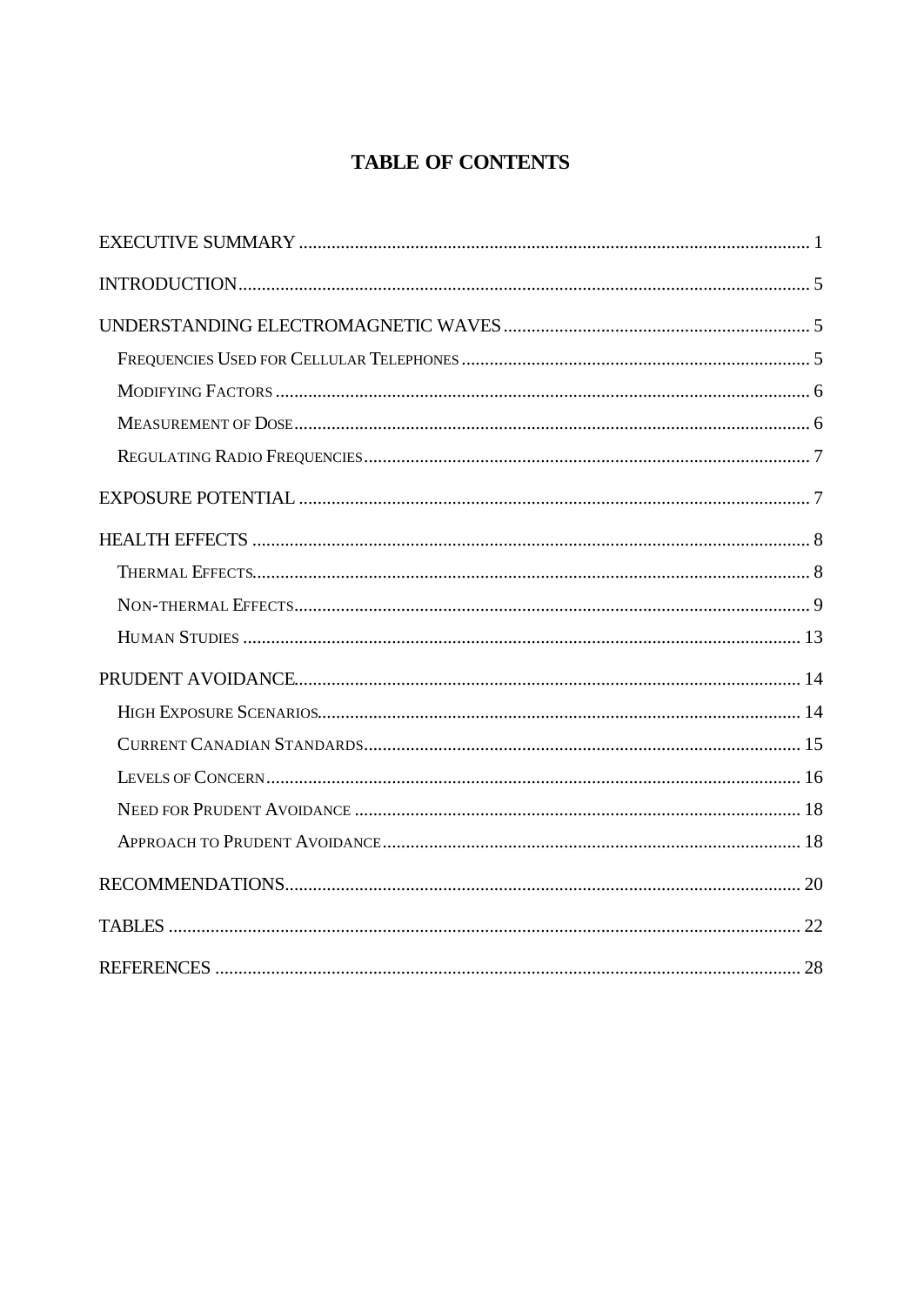# **EXECUTIVE SUMMARY**

The use of wireless communication technology is increasing rapidly. In particular, cellular telephones and their associated transmission towers are becoming more widespread. Cellular telephones allow for improved communication and are becoming an integral part of how we live and work. They can enhance work productivity, improve service capabilities, and provide for increased personal or family security. However, there is an associated concern over the potential health effects of this technology, in particular the emissions of radio waves.

In Canada, the regulation of telecommunication devices is a federal matter, which is administered by Industry Canada. Telecommunication devices must meet the requirements of Safety Code 6: *Limits of Human Exposure to Radiofrequency Electromagnetic Fields in the Frequency Range from 3 kHz to 300 GHz*. This code, developed by Health Canada, includes guidelines for exposure to the public. Allowable power densities for public exposures vary depending on frequency and range between 2 and 10 W/m<sup>2</sup> .

The use of wireless telecommunication devices (e.g., radio, television, and wireless telephones) has resulted in ubiquitous radio frequency (RF) fields in the environment. On the ground, maximum power fields are usually found 30 to 250 meters from base telephone towers. Results from monitoring studies typically show levels of RF well below current safety standards. For example, in Vancouver at a school with a roofmounted antenna, the highest levels measured (25 times less than Safety Code 6 standards) were on the roof. At ground level around the school, the maximum RF levels measured were 230 times below current standards. Indoor levels were even lower (4,900 times below the limit).

In discussing health effects of radio waves, it is common to distinguish between thermal, athermal and nonthermal effects, as follows:

- Thermal effects occur when there is sufficient RF energy to cause a measurable increase in the temperature of the object or person (e.g., more than 0.1°C).
- Athermal effects occur when there is sufficient energy to cause an increase in the temperature of the body, but no change in temperature is observed due to natural or external cooling.
- Non-thermal effects are those occurring when the energy of the wave is insufficient to raise temperatures above normal temperature fluctuations of the biological system being studied.

The thermal effects of RF fields in general are well known. They include changes in temperature regulation, endocrine function, cardiovascular function, immune response, nervous system activity, and behaviour. Current standards are set to prevent adverse health outcomes from the thermal effects of RF.

Some of the non-thermal effects of concern that have been studied include the following: the potential to promote the formation of tumours; the increase in the permeability of the blood-brain barrier; the potential influence on the natural pain control mechanism; and, changes in sleep patterns. The Royal Society of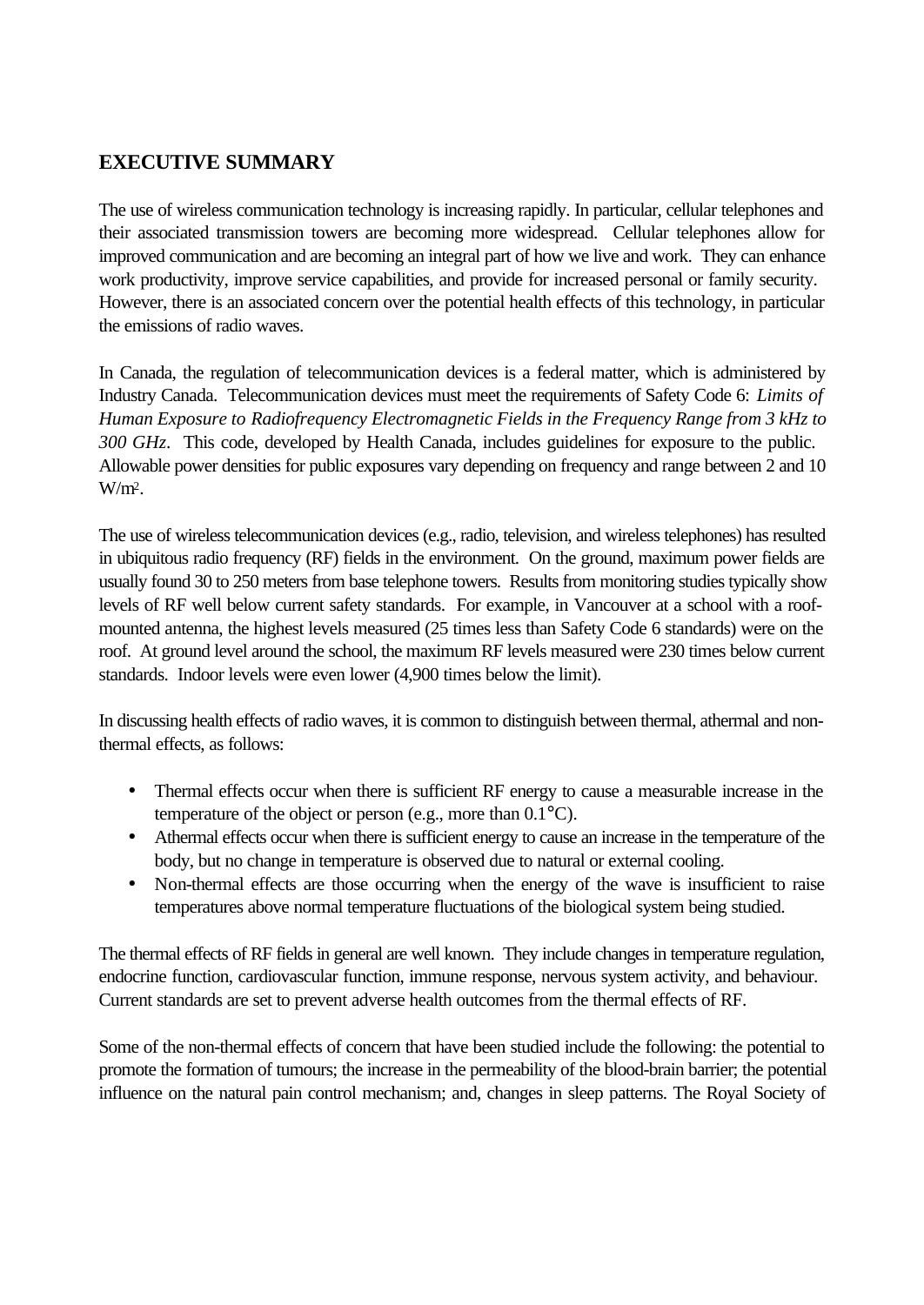Canada (RSC), at the request of Health Canada, has recently reviewed the health effects of RF. It notes that there is increasing evidence that biological effects occur at low levels of RF which do not result in any thermal effects. It concludes that it is still uncertain whether these biological effects should be considered as adverse effects. However, the scientific evidence is not sufficient to rule out the possibility of adverse health effects at such low levels of exposure.

Other areas of concern are the impacts of RF on reproduction and cancer. The RSC concludes that the weight-of-evidence available today does not suggest that RF can cause cancer or reproductive effects in humans. More research is needed to confirm if RF can cause genetic damage or if biological effects would lead to adverse health impacts.

The precautionary principle argues for caution when there are uncertainties on what level of exposure could have potential adverse effects. Waiting for confirmation of adverse effects from epidemiological studies before taking action does not adhere to a public health approach, which encourages prevention over cure. So far, human studies have not indicated a strong link between RF exposures and adverse human health effects. This is reassuring – if there are any health impacts at current levels of RF found in the environment, they are likely to be small. However, due to various methodological limitations, such studies by themselves are not sufficient as proof of either safety or harm.

The public is exposed to radio frequency fields from a multitude of sources in addition to cellular telephone services. Radio, television, radio taxis, pager services, emergency communications (e.g., police, ambulance, radar) all depend on the use of radio waves. Given the size and density of the city, the presence of many high buildings close to each other and the numerous other sources of RF there is concern that overall exposure levels in Toronto may be greater than in other Canadian communities. Therefore, the siting of telephone transmission antennas in the city merits special consideration.

In deciding whether current exposure levels of RF are a concern, there are several areas of uncertainty that need to be addressed. For example,

- *Non-thermal effects*: Current standards are based on thermal effects of RF. Available data show that biological effects do occur at levels below those where thermal effects are known to occur. While there is uncertainty in the health significance of these effects, it is also uncertain whether current standards would protect from potential adverse effects should these be confirmed.
- *Duration of exposure*: Current standards are based on short-term effects. Longer-term animal studies at lower levels of RF showed behavioural changes because of mild heat stress. Stress is known to lead to various adverse health outcomes. In addition, a doubling of cancer incidence has been reported in cancer-prone mice at average exposure levels of RF close to occupational exposure limits. More studies are needed to confirm if long-term low level exposures can lead to adverse effects.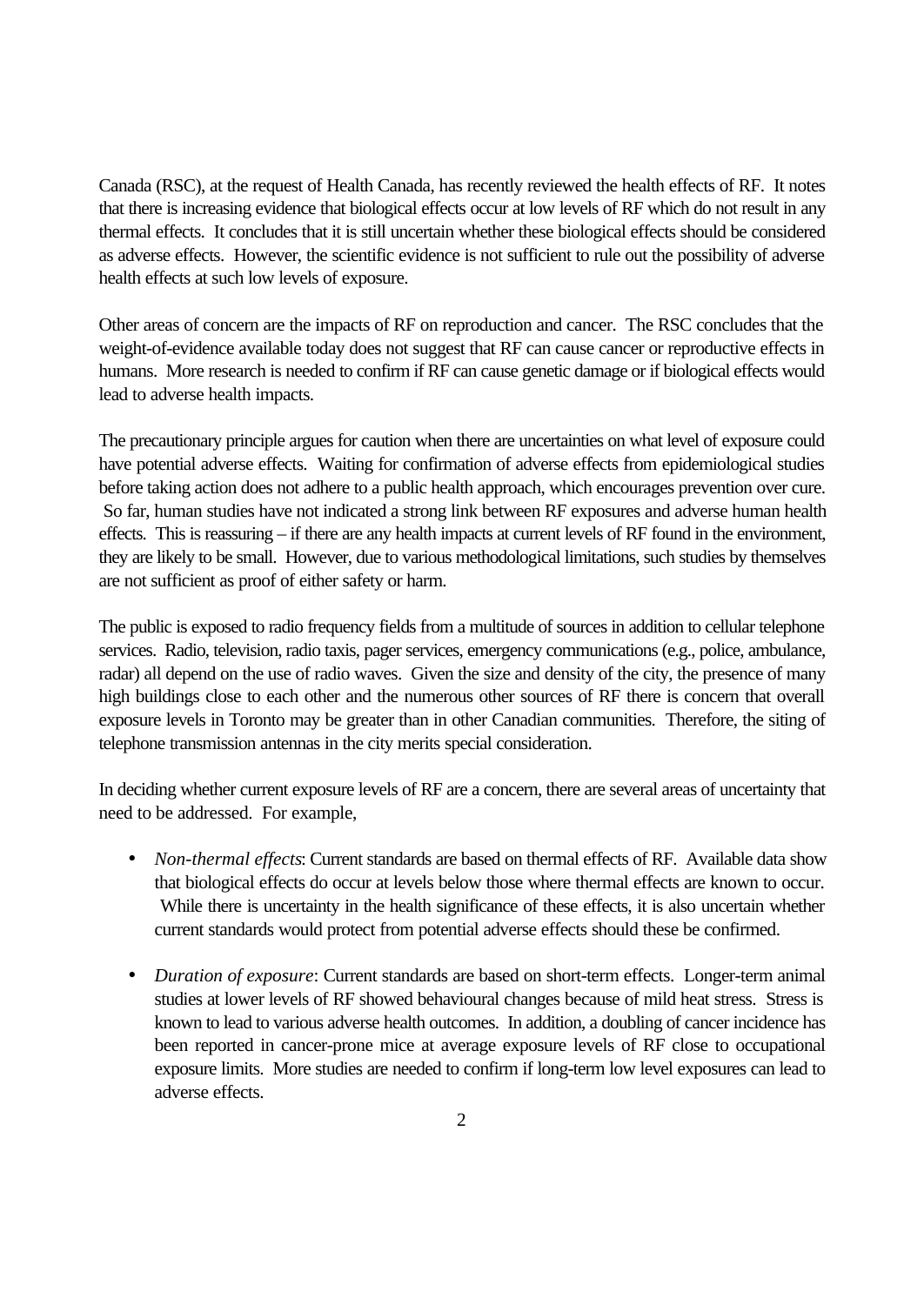• *Use of threshold effect*: Present standards are based on a threshold for irreversible effects, rather than a no-effect level. Preference is normally given to the use of a no-adverse effect level (NOAEL) in developing environmental health standards.

Based on current practice of environmental standard setting in various agencies, the uncertainties identified above suggest that a protection factor of 1,000 to 10,000 is justified and prudent. Current levels for the public under Safety Code 6 incorporate a protection factor of 50. The current standard uses a factor of 5 to derive public exposure levels from occupational levels. This is less than is often customary, where a factor of 4.2 is used to convert exposure levels from a 40 hour work week to continuous exposures, and an additional protection factor of 10 to take into account that some people in the general population are often more sensitive than workers. Ensuring that levels of RF were kept 100 times below Safety Code 6 recommendations would be equivalent to using a safety factor of 5,000. This is within the range given above.

In examining the need for a prudent avoidance policy, Toronto Public Health considered two factors:

- Specific situations where high levels of exposure may occur; and
- The weight-of-evidence that harm may occur at these levels of exposures.

There are situations where Toronto residents could be exposed to levels of RF approaching Safety Code 6. Given the degree of uncertainty as to whether or not such levels could result in adverse health effects, Toronto Public Health supports the implementation of a prudent avoidance policy. Such a policy encourages the adoption of individual or societal actions to avoid unnecessary exposures to radio frequencies that entail little or no cost.

Toronto Public Health was requested to consider a policy of prudent avoidance based on restricting the siting of base transmitter antennas a certain distance from schools and day-care centres and away from residential areas. Given the density of Toronto, the mixed land use, and the existing network of antennas, it would be difficult to implement such an approach. Toronto Public Health believes that a prudent avoidance policy that ensures that the public is exposed to levels less than those recommended by Safety Code 6 would provide a greater level of protection, and in a more consistent way, than either a distanceor land-use based policy could.

In Canada, the final authority for the approval of the installation of base transmission towers lies with Industry Canada. The City of Toronto has little direct control over this matter. It is therefore recommended that the City work with the industry to develop a protocol for the siting of antennas in the City. A protocol incorporating a policy of prudent avoidance is in accord with the recommended policy and procedures of Industry Canada. This protocol could be developed by the City's Telecommunications Steering Committee in conjunction with all the relevant parties. It should include the following elements: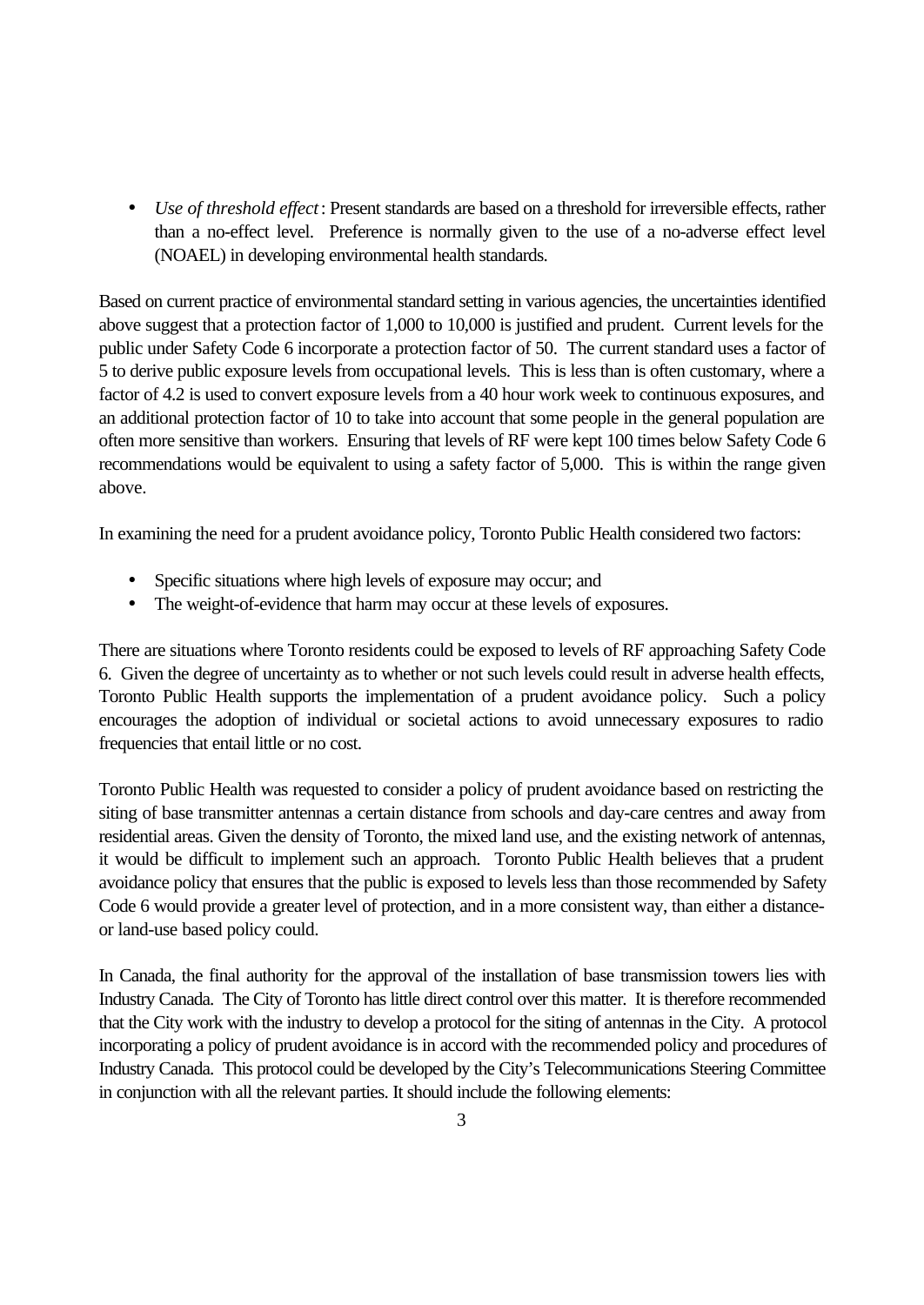- (1) A request that applicants who wish to install new, replacement or modified antennas demonstrate that radio frequency exposures in the areas where people other than telecommunications workers would normally use (e.g. roof-top gardens, balconies, or grounds) will be at least 100 times lower than those currently recommended by Safety Code 6;
- (2) In situations where residents express concern over an existing base cellular telephone antenna, the owner and /or operator of the facility be requested to monitor levels of RF fields around the antenna and provide this information to the affected community and the Telecommunications Steering Committee; and
- (3) A mechanism for notifying residents of a proposed site for new telephone base antennas. This notification should include the advantages of using the proposed site, alternative sites considered, and the maximum expected exposure to RF due to installations in areas that the public or building occupants would normally use.

The application of this prudent avoidance policy and protocol is expected to be feasible and readily achievable. It will also provide a rational basis with which to evaluate and respond to community concerns about both existing and future installations. The predicted exposures from single installations are very low, and thus in most cases, this policy is not expected to have an adverse impact on existing facilities. However, this policy provides an extra measure of protection as the number of installations increases in the city, and in the event that new research provides evidence that adverse effects do occur at levels lower than those currently known to do so.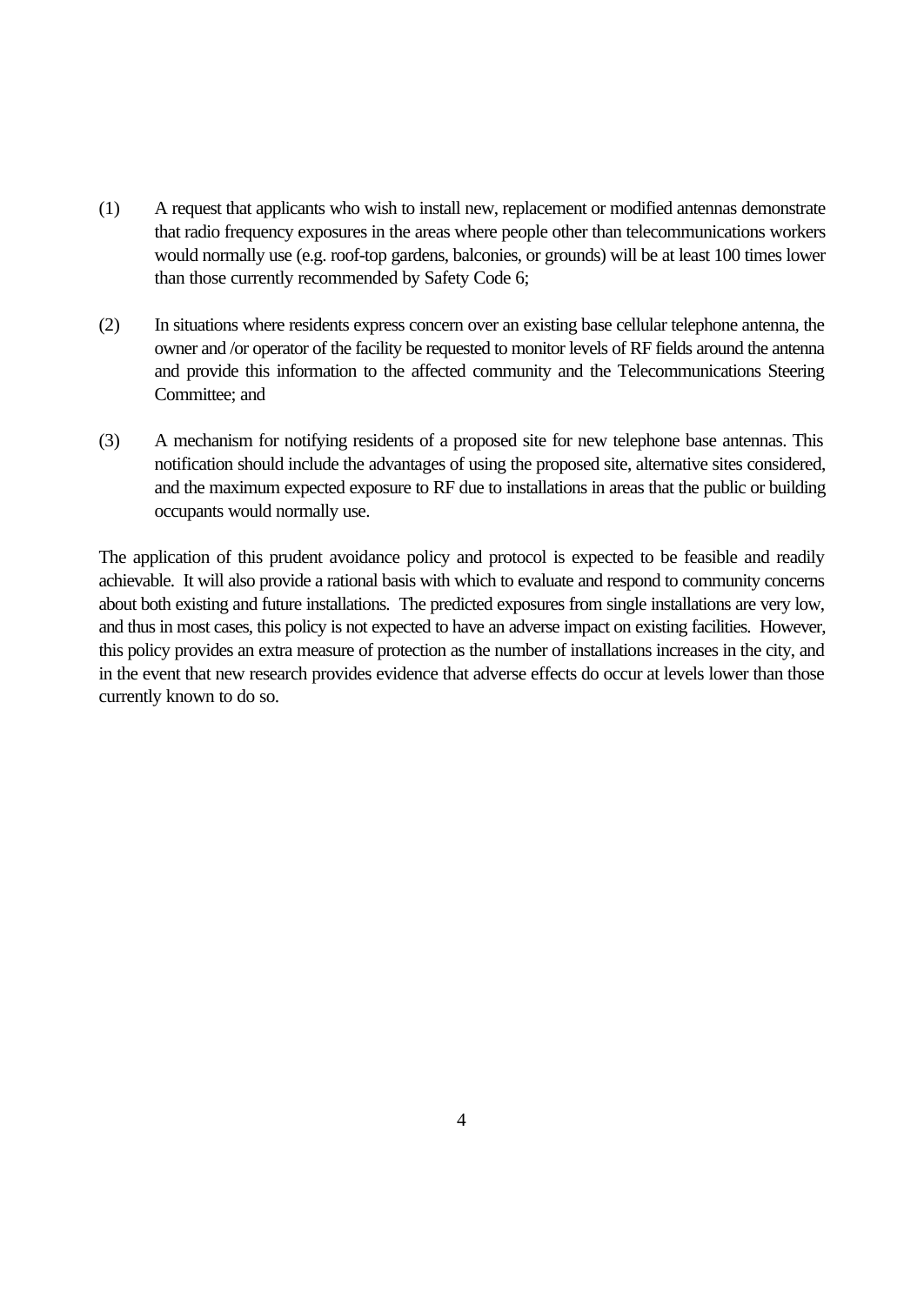# **INTRODUCTION**

The use of wireless communication technology is increasing rapidly. In particular, cellular telephones and their associated transmission towers are becoming more widespread. Cellular telephones allow for improved communication and are becoming an integral part of how we live and work. They can enhance work productivity, improve service capabilities, and provide for increased personal or family security. However, there is an associated concern over the potential health effects of this technology, in particular the emissions of radio waves.

The use of wireless telecommunication devices (e.g., radio, television, and wireless telephones) has resulted in ubiquitous radio frequency (RF) fields in the environment. In Canada, the regulation of telecommunication devices is a federal matter, which is administered by Industry Canada. In addition, telecommunication devices must meet safety requirements as set out by Health Canada.

The public is exposed to radio frequency fields from a multitude of sources in addition to cellular telephone services: radio, television, radio taxis, pager services, emergency communications (e.g., police, ambulance, radar). Given the size and density of the city, the presence of many high buildings close to each other and the numerous other sources of RF, there is concern that overall exposure levels in Toronto may be greater than in other Canadian communities. Therefore, the siting of telephone transmission antennas in the city merits special consideration.

This report summarises current knowledge on the potential health effects and reviews current safety standards. It then discusses the need for a prudent avoidance policy in the City of Toronto.

# **UNDERSTANDING ELECTROMAGNETIC WAVES**

Radio waves are a form of radiant energy, which includes visible light. Wavelength and frequency are basic characteristics by which electromagnetic waves are described. Waves with shorter wavelength than visible light include ultraviolet light, X-rays, and gamma-rays. Waves with longer wavelength than visible light include infrared light, microwaves, radio waves, and extremely low frequency (ELF) fields such as those produced by electrical power lines. Waves with sufficient energy to break chemical bonds are referred to as ionising radiation. These include X-rays and other higher frequency waves. Other waves are nonionising.

# *Frequencies Used for Cellular Telephones*

The frequency of a wave is the number of cycles per second. It is measured in hertz (Hz). Radio frequencies are in the million of hertz range or megahertz (MHz). One gigahertz (GHz) is 1,000 MHz. The higher the frequency, the shorter the wavelength. The frequencies currently, and anticipated to be, used for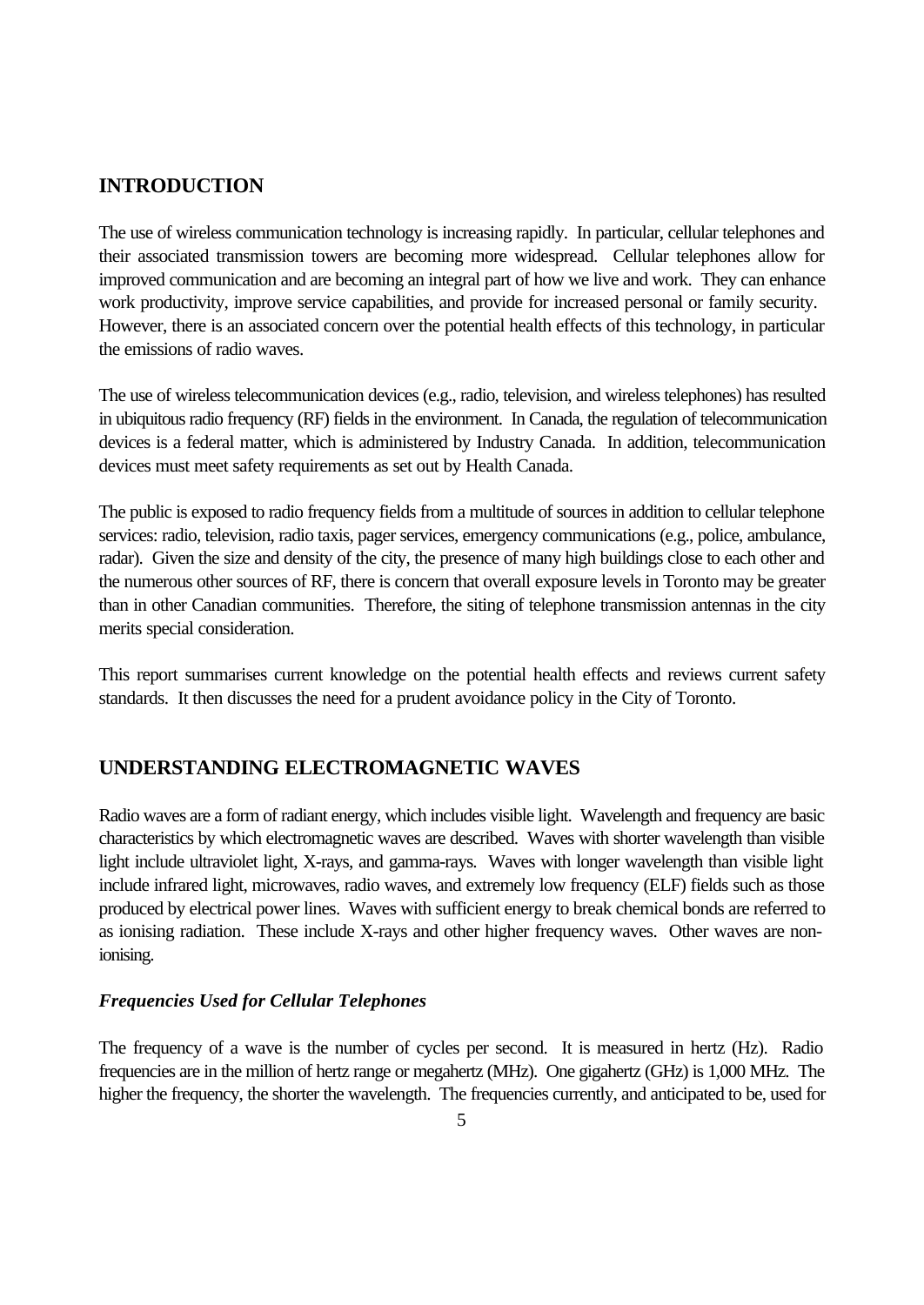wireless communication in Canada are given in Table 1. These are slightly higher frequencies than those used for radio and television and similar to the frequencies used for some radar, remote sensing, and microwave ovens.

### *Modifying Factors*

Various factors influence the effect of electromagnetic fields (EMFs) including radio frequency (RF) fields:

*The strength of the field*: In general, the stronger the field, the stronger is the anticipated effect. However, there is evidence that, in some cases, a window effect may exist. In these cases, effects have been seen at low and high levels, but not at levels in between.

*The frequency or wavelength*: Frequency and wavelength are directly related - the higher the frequency, the shorter the wavelength. Most people are familiar with the differences in effects between X-rays, ultraviolet radiation, visible light, and infrared radiation, for example. Waves with the highest frequency and shortest wavelengths are thought to present the most hazards. X-rays and ultraviolet light have a higher frequency than visible light, and are known to cause cancer. At frequencies below those of visible light, adverse impacts are usually associated with the heating effects of the waves on biological systems. There is evidence that some effects are specific to a frequency or small range of frequencies.

*Modulations in the field*: Modulations are changes in the fields such as variation in the frequency or strength. Different effects have been noted with pulsed or continuous waves, and these differences can also depend on the frequency of the modulation.

*Resonance*: The amount of energy absorbed depends on the size of the object. Maximum energy is absorbed when the size of the intercepting body approaches that of the wavelength. The larger the body the lower the resonant frequency. For a standing adult, it is about 77 MHz, and for a mouse about 2450 MHz. (Hitchcock & Patterson, 1995). The impact of RF is therefore also related to the size of the body being affected.

*Distance from the source*: The characteristics of waves change as the distance from the source increases. Close to the source, the near-field, the fields are more complex. At distances which are multiples of the wavelength (the far-field), fields are more predictable. Except for special work situations, exposures to fields from base station transmitters would normally occur in what is known as the far-field zone.

#### *Measurement of Dose*

When looking at the impact of electromagnetic waves on living organisms, the specific absorption rate (SAR) is the most reliable indicator of the potential for RF-induced biological effects (Hitchcock  $\&$ Patterson, 1995). It is related to the rate at which RF energies are absorbed by a given mass of material.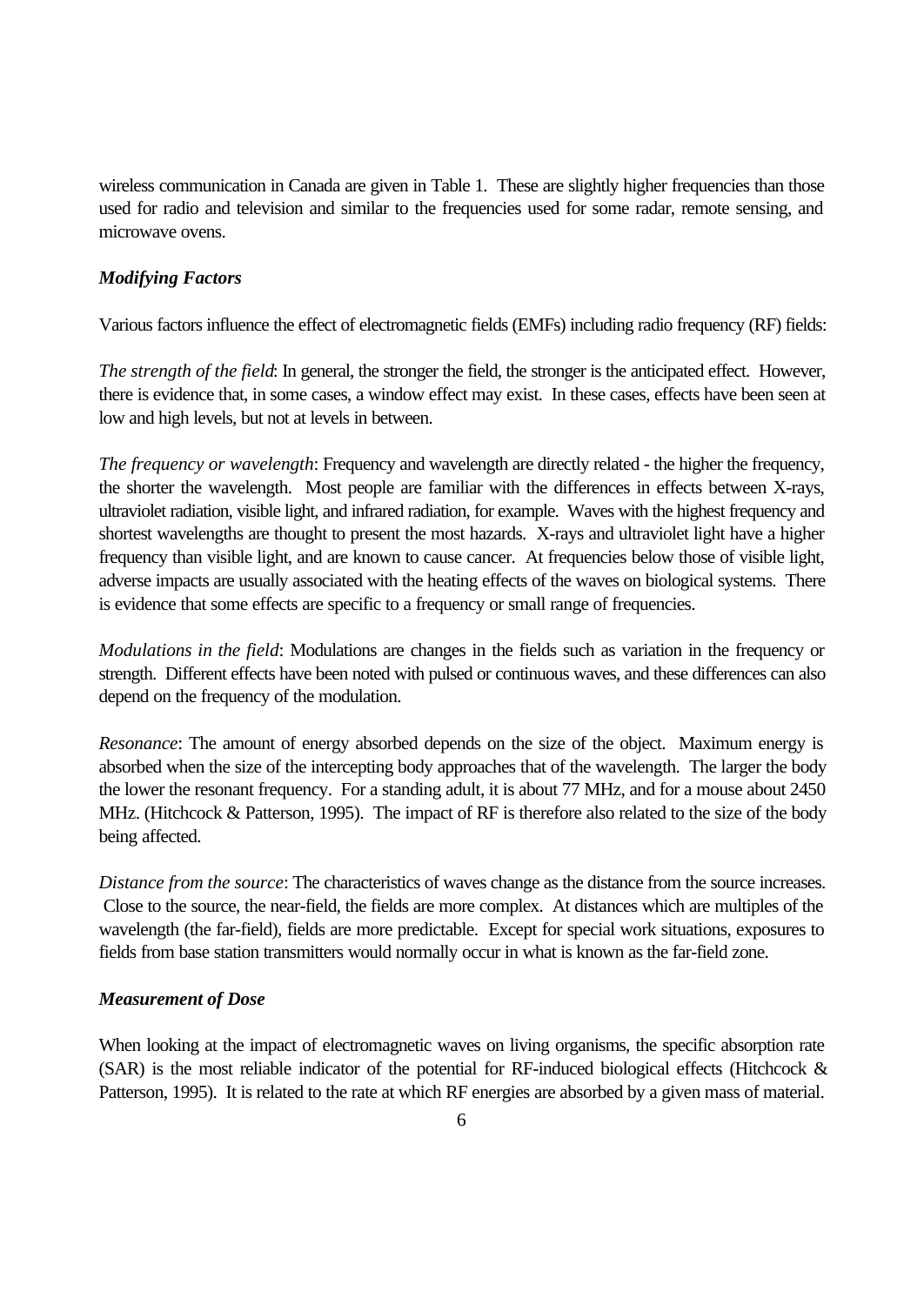Its unit of measure is watts per kilogramme (W/Kg). The amount of energy absorbed by a body depends on its characteristics such as size and density as well as the strength and frequency of the field the body is exposed to. At distances that can be considered in the far-field, the power density is sufficient to indicate RF field strength. Its units are watts per square metre (W/m<sup>2</sup>) or milliwatts per square centimetre (mW/cm<sup>2</sup>) -- 10 W/m<sup>2</sup> equals 1 mW/cm<sup>2</sup>. Since it is difficult to measure the SAR outside of a laboratory, exposure limits are given in terms of power densities as well as SAR.

#### *Regulating Radio Frequencies*

In Canada, the regulation of telecommunication devices is a federal matter, which is administered by Industry Canada. It has set out a procedure for the approval of the siting of telecommunication antennas: *Environmental Process, Radiofrequency Fields and Land-Use Consultation.* It is the policy of Industry Canada to consider environmental effects, safety requirements, and consultation with land-use authorities before issuing an authorization. Industry Canada encourages applicants to address the concerns of the community.

Telecommunication devices that are installed in Canada must meet the requirements of Safety Code 6: *Limits of Exposure to Radio Frequency Fields at Frequencies from 10 kHz to 300 GHz*. Developed by Health Canada, it outlines the safety requirements for telecommunication installations and devices. This includes guidelines for exposure to the public. Allowable power densities vary depending on frequency and range between 2 and 10 W/m<sup>2</sup> (see Table 2). In cases when multiple frequencies are emitted at the same time, or when multiple transmitters are located in the same vicinity, the total of such emissions cannot exceed these values. In October 1999, Health Canada revised Safety Code 6. There were some slight changes in exposure limits, but whole body SAR levels, which are relevant for public exposure to RF from telephone base transmitters, are the same as in earlier versions of the Code. The exposure limits set out are similar to those of other jurisdictions and international bodies. Concern has been raised regarding the adequacy of the permissible exposure levels and various jurisdictions has recommended that levels of RF are kept below these limits (BUWAL, 1999; NZine, 1997; Vermont, 1996).

#### **EXPOSURE POTENTIAL**

The use of wireless telecommunication devices (e.g., radio, television, and wireless telephones) has resulted in ubiquitous RF fields in the environment. Radio and television broadcast antennas typically transmit at much higher power than telephone systems. Two groups of people are at higher risk of exposure to RF from cellular telephones: workers near or around transmitting devices and users of the phones.

At ground level, maximum power fields are usually found 30 to 250 meters from base telephone towers. Power densities inside buildings are much lower than outside since the walls and ceilings act as a barrier.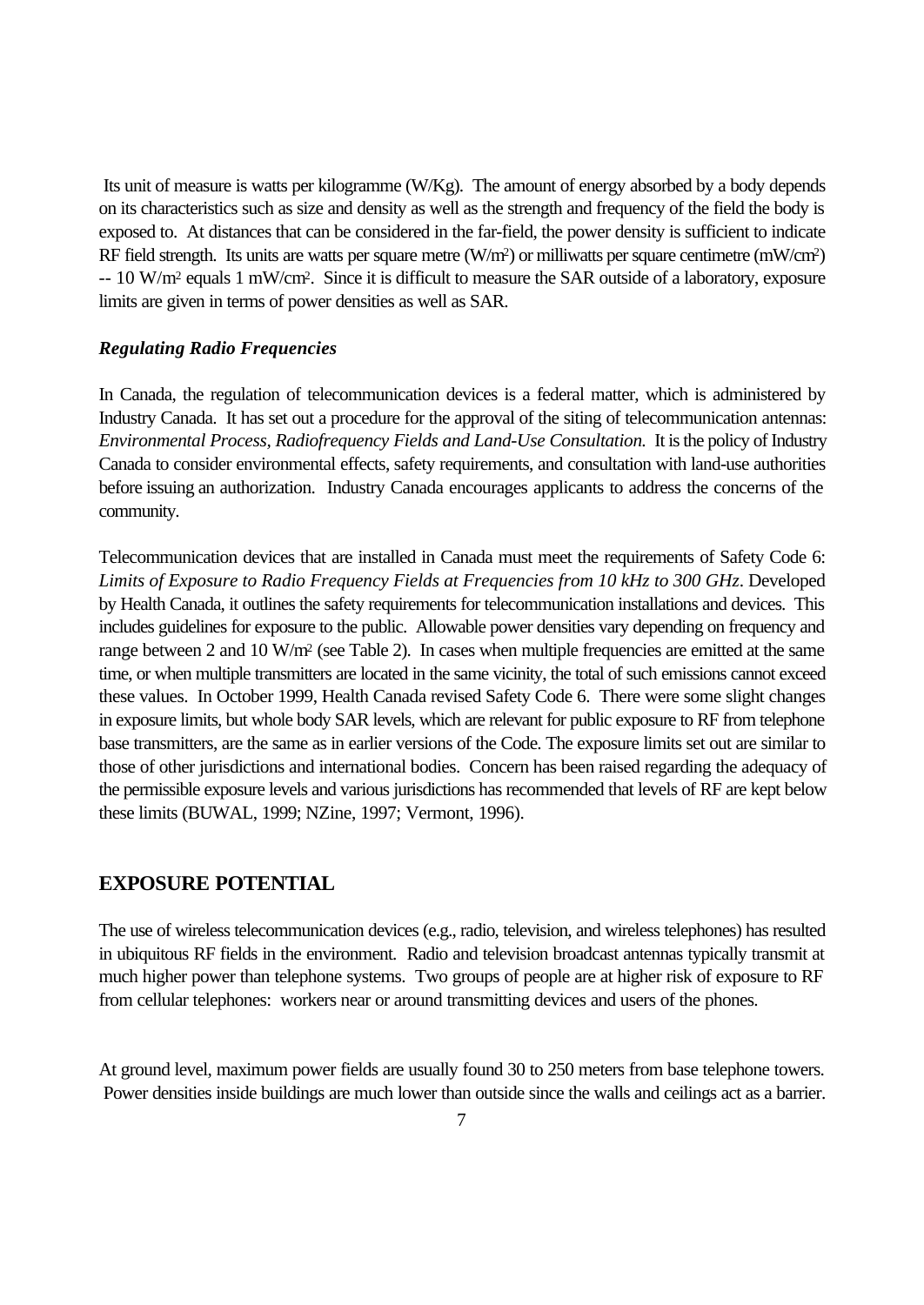This is even the case on the top floors of buildings with roof-top installations. When antennas are mounted on the side of buildings, the radio waves are sent outwards away from the building, resulting in minimal exposures to those inside the building.

Results from other monitoring typically show levels of RF several thousand times below current safety standards, 10 mW/m<sup>2</sup> or even less (Health Canada, 1998; Thansandote, et al., 1996 & 1999). In monitoring done at five Vancouver schools, the highest levels of RF were found at a school with a roofmounted analogue antenna. Levels measured were on the roof were 25 times less than Safety Code 6 standards (RSC, 1999). At ground level around the school, the maximum RF levels measured were 230 times below current standards. Indoor levels were even lower (4,900 times below the limit). In schools with no telephone antennas in the vicinity, the highest levels of RF were from AM radio broadcast. Monitoring done around the Leslie Street water tower in Toronto found levels of RF to be below the detection limit of 26.5 mW/m<sup>2</sup> (Imagineering, 1999). In Corbyville, Ontario, measurements in the neighbourhood of an analogue base station found power densities of 0.010 mW/m<sup>2</sup> (about 10,000 less than the limit). And, at a southern Ontario farm RF levels were measured to be 0.0002 mW/m<sup>2</sup> , which is more than a million times below Safety Code 6 permissible levels (Gadja, et al., 1998 - as cited in RSC, 1999).

# **HEALTH EFFECTS**

The summary of health effects given here is mostly extracted from the recent review by the Royal Society of Canada (RSC, 1999). It was performed at Health Canada's request as part of the on-going evaluation of the adequacy of Canadian standards for RF exposure. This review was thus considered the most appropriate source for a discussion on the potential of adverse health effects from RF at exposures below current standards.

In discussing health effects of radio waves, it is common to distinguish between thermal, athermal and nonthermal effects:

- Χ *Thermal effects* occur when there is sufficient RF energy to cause a measurable increase in the temperature of the object or person (e.g., more than 1°C).
- Χ *Athermal effects* occur when there is sufficient energy to cause an increase in the temperature of the body, but no change in temperature is observed due to natural or external cooling.
- Χ *Non-thermal* effects are those occurring when the energy of the wave is insufficient to raise temperatures above normal temperature fluctuations of the biological system being studied.

## *Thermal Effects*

The thermal effects of RF fields in general are well documented. They include: changes in temperature regulation, endocrine function, cardiovascular function, immune response, nervous system activity and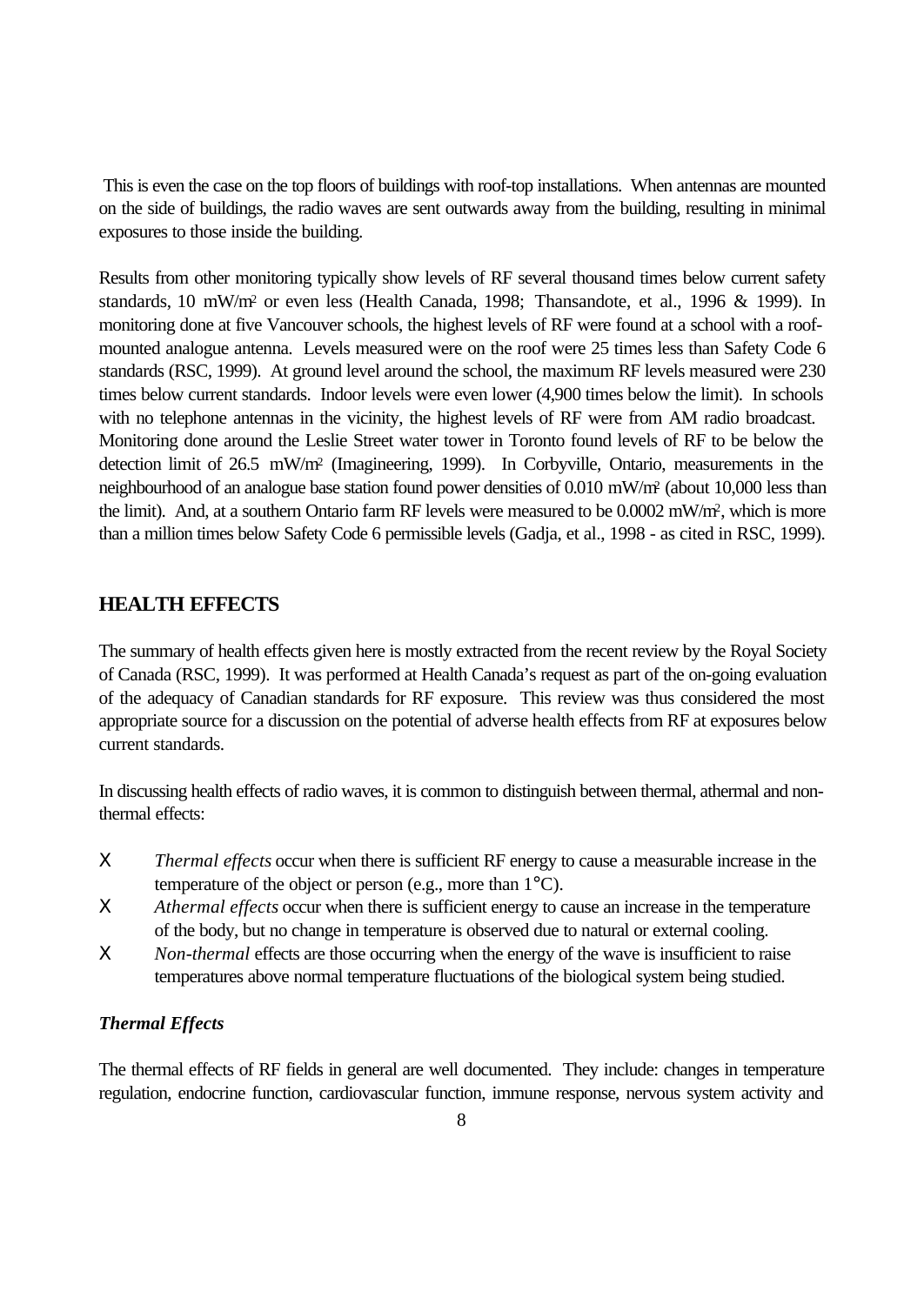behaviour (Elder, 1987; Roberts, et al., 1986; Cleary, 1990 - as cited in RSC, 1999). Genetic changes have been observed only in the presence of substantial temperature rise (Elder, 1987; Michaelson and Lin, 1987; Blackman, 1984 - as cited in RSC, 1999). Irreversible effects, including cataracts and developmental effects in offspring, have been noted at exposures greater than 10 W/Kg (RSC, 1999). At lower intensities, between 1-4 W/Kg, these irreversible effects are not expected to occur. Physiological and behavioural effects of moderate thermal exposure to RF are considered reversible upon cessation of exposure.

The most sensitive effects noted are behavioural responses. A threshold exposure level of 4 W/Kg has been identified in short-term behavioural studies, and these have been used to derive levels of 0.4 W/Kg for occupational exposures and 0.08 W/Kg for public exposures (RSC, 1999). Based on results from longer-term studies, D'Andrea (1991) suggests that a threshold for behavioural effects in rats may be lower – between a SAR of 1.5 and 3.6 W/Kg at 1300 MHz, and 0.4 and 0.7 W/Kg at 2450 MHz. These effects are still thought to be due to thermal effects, even if whole body temperature changes have not been recorded. It is generally assumed that adverse effects of RF occur only at levels where heating also occurs. Field strengths to which the general public is exposed are well below those at which thermal changes occur.

Several medical devices use electromagnetic energy and can result in exposure greater than 4 W/Kg. Magnetic Resonance Imaging (MRI) is the main source of RF exposure from medical use in Canada. Exposure limits are 2 W/Kg over 25% of the body for 15-minute exposures, or less, and 1 W/Kg for exposures greater than 15 minutes have been established (RSC, 1999). The US Food and Drug Administration has recently approved a RF therapy for chronic psycho-physiological insomnia. This therapy is effective at levels below 4 W/Kg. In its review, the Royal Society considered this the strongest evidence of biological effects below current human exposure standards (RSC, 1999).

#### *Non-thermal Effects*

Many effects have been noted at field strengths that do not induce temperature changes. The health significance of these changes is debated since results from human and experimental studies vary greatly and are inconsistent. Even the best studies have severe limitations. Various biological effects have been reported at SAR below 0.08 W/Kg or power densities (depending on frequencies) of 2-10 W/m<sup>2</sup> . These include effects on cell proliferation, calcium ion efflux, blood-brain barrier permeability, behaviour, and the enzyme ornithine decarboxylase.

#### *Cell Proliferation*

Increase in cell proliferation is linked to the development of cancer. The influence of RF exposure on cell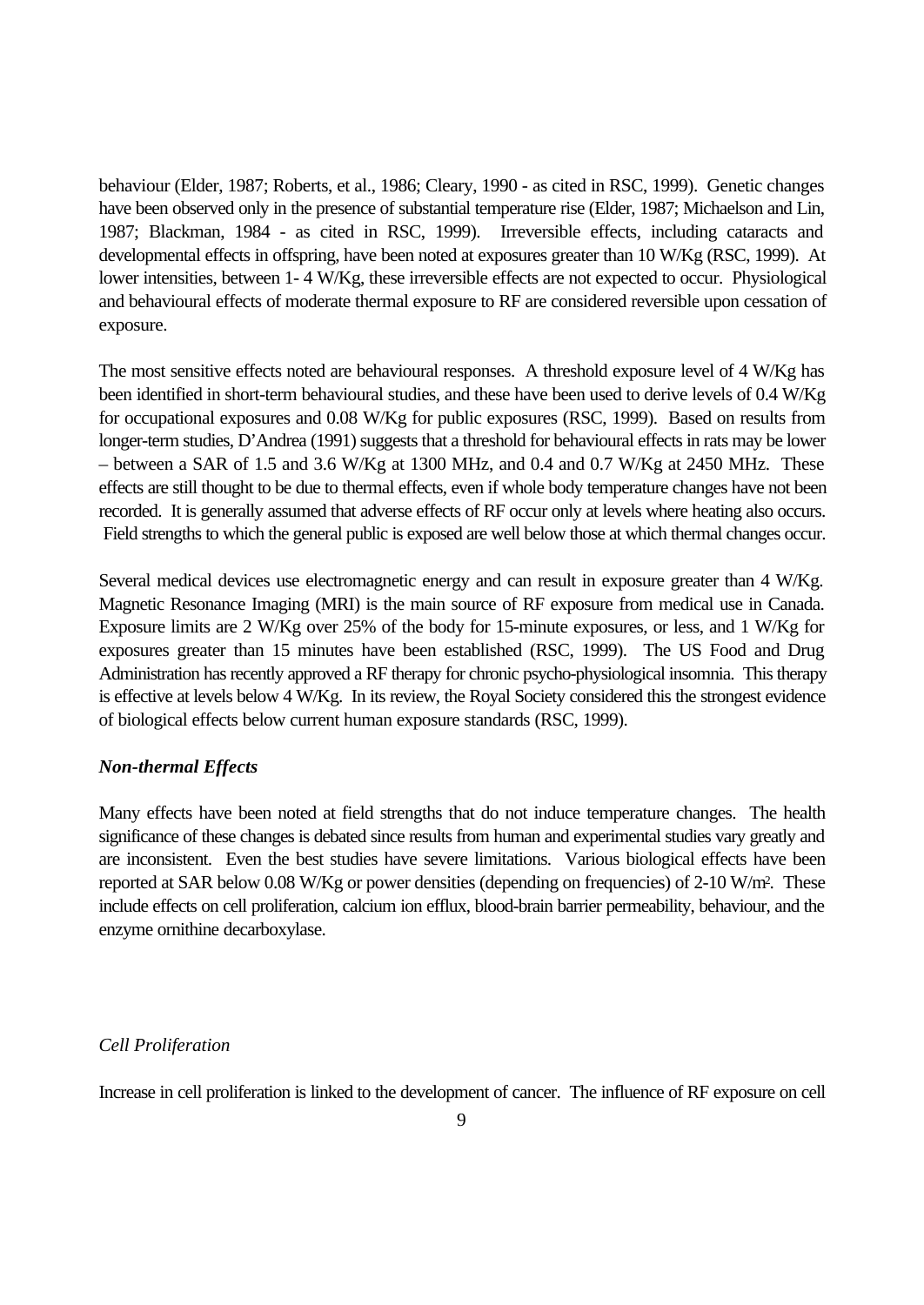proliferation *in vitro* has been studied with mixed findings. Table 3 summarises the papers reviewed by the Royal Society of Canada (RSC, 1999).

## *Calcium ions efflux*

The ability of electromagnetic waves to increase the flow of calcium ions out of cells was first demonstrated in 1975 by Bawin et al. (as cited in RSC, 1999). This effect has been used as a marker for nervous system effects in *in vitro* experiments. It is not dose dependent. Rather it shows a "window effect". Certain frequencies, power densities, modulations, and temperatures are effective and others are not. There is no gradient apparent, for example greater effect at higher frequencies or greater effect at higher power densities (Hitchcock and Patterson, 1995). Responses have been observed at power densities as low as 0.05 W/Kg using RF of 915 MHz (Dutta et al., 1984 as cited in RSC, 1999). The Royal Society of Canada notes that there is insufficient data to assess such effects of low level exposures to RF over 1000 MHz as these have not been tested (RSC, 1999). It concludes that power density windows have been observed for extremely low frequency (ELF) modulation or RF and microwave carriers and that ELF-modulated RF radiation could effect calcium efflux from brain tissue.

## *Ornithine Decarboxylase (ODC) and Polyamines*

Ornithine decarboxylase (ODC) is an enzyme, which is related to cell growth and development. There is a correlation between increased levels of ODC and an increase in cell growth and multiplication in normal or cancer cells. A small increase of ODC activity has been shown to occur in both cell cultures and in animals exposed to various electromagnetic waves. One to four hour exposures to modulated radio frequencies of 450 MHz at a SAR of 0.08 W/Kg resulted in a 1.5 - 2.6 increase in level of ODC (RSC, 1999). The Royal Society of Canada notes that mammalian cells and tissues are capable of sensing exposures to low-frequency components of magnetic, microwave and RF fields at SARs of between 0.1 to 2.5 W/Kg, and that effects can occur within less than one hour of exposure.

Although ODC expression has been related to various effects, the one of most concern has been the link with cancer. ODC production has been associated with cancer promotion rather than to its initiation or progression. Current data suggests that ODC-over-expression, even if it is not associated with cell proliferation, might be sufficient to cause tumour promotion. However, the observed increase in ODC from ELF is much less than generally seen by chemical agents, where as much as a 500-fold increase has been recorded. The Royal Society of Canada concludes that the potential additive or synergistic effects of ELF should be considered when addressing the potential health impacts of RF, and further research is needed in this area before the risks, if any, can be quantified.

## *Melatonin*

Melatonin is a hormone of the pineal gland whose production is highest during the night (dark period). It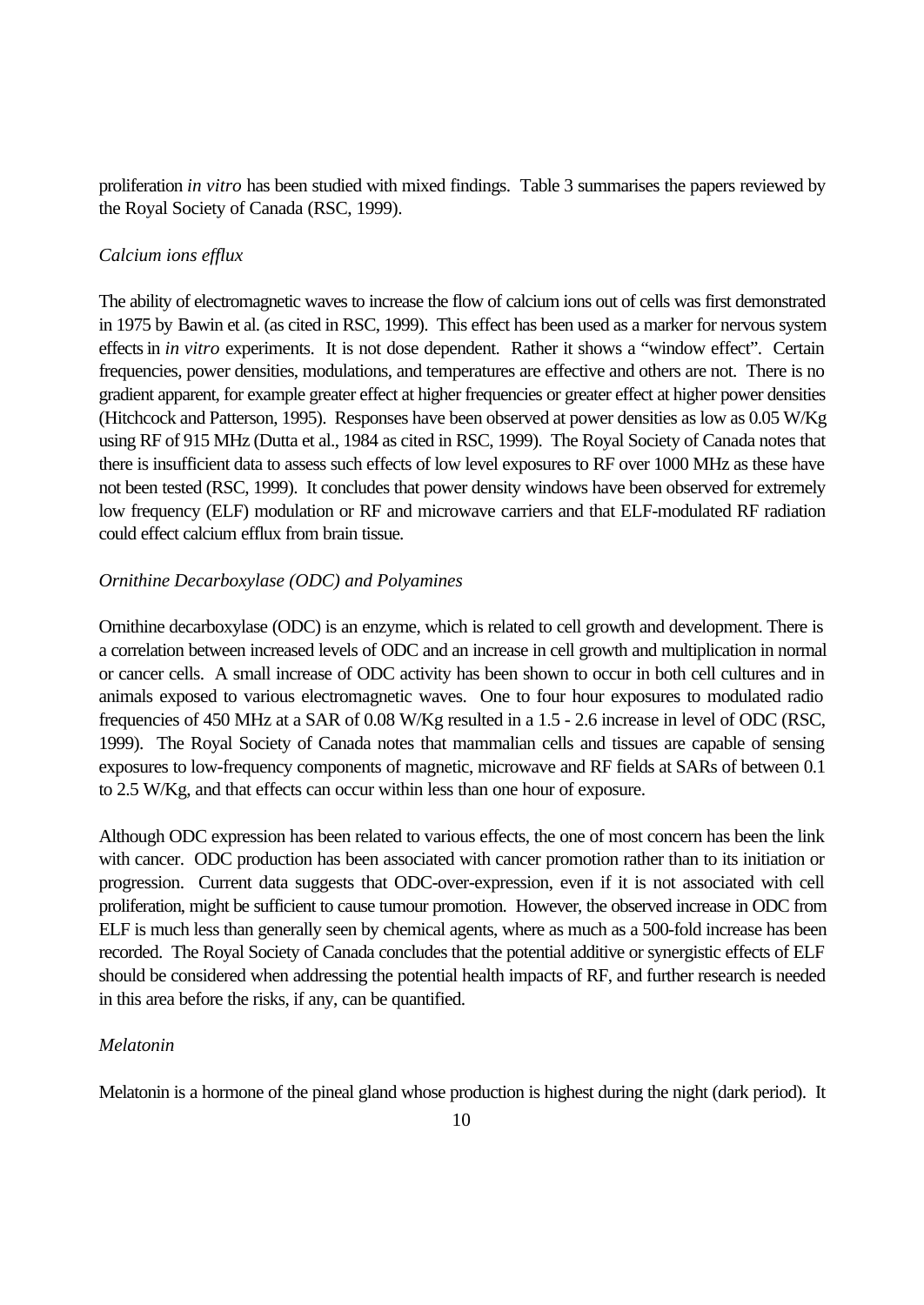plays a critical effect in various bodily functions including reproduction. Given the significance of visible light on the pineal function, and data which suggests that ELF may affect melatonin production and utilisation, it is also possible that RF could have an effect on this hormone. Although, some studies have shown no impacts of RF on melatonin production, the Royal Society of Canada concludes that these are not sufficient to reject the hypothesis that RF can affect pineal function, regulation of melatonin levels, or cellular utilisation of this hormone (see Table 4).

### *Cell Membrane Effects*

The flow of calcium, potassium and sodium ions through cell membranes is important for various cell functions and for the transmission of messages between cells. Various studies have shown that ELF and RF can have an impact on the movement of these ions through the cell membrane. These have been noted at various exposure levels (0.2-200 W/Kg) and frequencies ranging from 27 MHz to 10 GHz (RSC, 1999). The significance of these effects is not known.

Some studies have shown that RF can affect the blood-brain barrier at levels below current Canadian exposure guidelines (see Table 5). RF of 915 MHz caused a significant increase in permeability at 0.016 - 0 0.1 W/Kg (Prato et al., 1994 - as cited in RSC, 1999). The Royal Society of Canada suggests that the variability in the results obtained in various studies on permeability may be due to the sensitivity of certain cells to specific frequencies and/or modulations in the waves.

#### *Central Nervous System Effects*

Work done in the Soviet Union during the 1950s and 1960s suggests that microwave (MW) radiation could have an effect on the brain (RSC, 1999). However, these findings have not been replicated elsewhere. Given that the brain is the most electrically active part of the body, it is possible to hypothesise that microwaves could induce effects within the central nervous system.

There are a number of instances where there is a correlation between a biological effect and a clinical condition. For instance, in Alzheimer's disease a loss of acetylcholine leads to memory and cognitive impairments. There is evidence to suggest that MW radiation can influence cholinesterase enzymes. The Royal Society of Canada concludes that, at this time, the data are insufficient to show a link between MW exposure and Alzheimer's or related diseases (RSC, 1999). It also concludes that there are no data to support a link between RF and seizures or epilepsy.

There is some evidence of impact of RF on sleep patterns: the shortening of sleep onset and reduction of rapid eye movement (REM) sleep. The data is insufficient to draw any firm conclusions on the implications of these findings for health (RSC, 1999).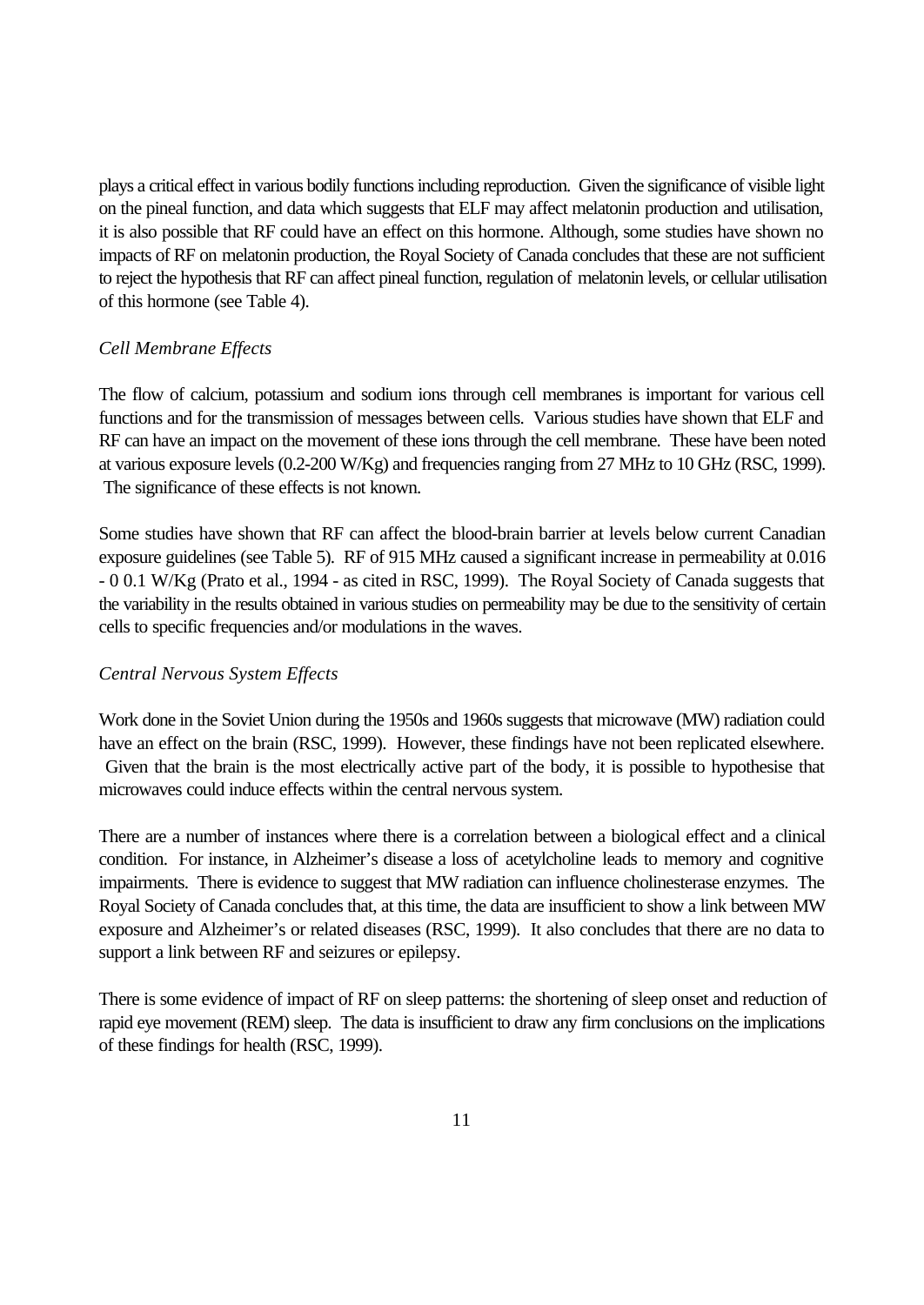#### *Behavioural Effects*

Present safety standards are based on the threshold for behavioural effects of RF. There is evidence that some electromagnetic fields, including RF, have an impact on the nervous system at levels where no heating effects are expected. In some studies, rats exposed to RF have performed less well in spatial memory tasks. It has been suggested that these may be related to bio-chemical changes in the opioid (pain control) system which have been observed at RF of 2450 Hz at 0.6 W/Kg or 10 W/m<sup>2</sup> (Lai, 1996; Lai et al., 1992, 1994 - as cited in RSC, 1999). Low-level microwave fields ( 2450 MHz at 10 W/m<sup>2</sup> ) have caused synergistic effects with psychoactive drugs (Thomas et al. 1979, as cited in RSC, 1999).

#### *Mechanisms of Action*

Some of the effects of electromagnetic waves, including RF, do not depend on an increase in temperature (RSC, 1999). There are similarities in extremely low frequency (ELF) effects on cellular calcium ion flux, ODC activity, and behavioural activity related to the opioid system and those observed with RF fields. Different waveforms can have different effects. Continuous and ELF-modulated RF can at times produce different non-thermal effects. The Royal Society of Canada notes that a better understanding of the mechanism by which non-thermal effects occur is necessary, otherwise, each time the communication industry modifies its waveform, it will need to be tested to determine if it might elicit a detrimental biological effect.

#### *Genetic damage*

A large number of studies have looked at the potential of RF fields to cause damage to genes. These have not resulted in consistent positive findings (RSC, 1999). A recent study (Lai and Singh, 1995) showed DNA damage in the brain of rats exposed to waves at 2450 MHz, however these results have not been corroborated. Some cell transformation assays suggest that RF fields may be synergistic in combination with other known or promoting agents (Balcer-Kubczek and Harrison, 1991, as cited in RSC, 1999).

#### *Cancer*

The link between RF exposure and cancer, specifically leukaemia, was first suggested by Prausnitx and Susskind in 1962 (RSC, 1999). Other studies have shown increased rates of cancer or tumour formation (mammary tumours, skin tumours) by RF alone or in conjunction with other agents. Given the doses used in the experiments, it is not possible to eliminate thermal effects as a contributing factor. A recent study (Repacholi, et al., 1997) in cancer-prone mice showed a 2.4 fold increase in lymphomas. Other studies have not been able to replicate this finding (RSC, 1999). Preskorn et al. (1978, as cited in RSC, 1999), found a reduction of tumours after exposures to RF. Two recent long-term studies in tumour prone mice (Frei, et al., 1998; Toler, et al., 1997 - as cited in RSC, 1999) did not show increased incidence of breast cancer or of lymphoma, leukaemia, or brain tumours. Several animal studies have looked at the ability of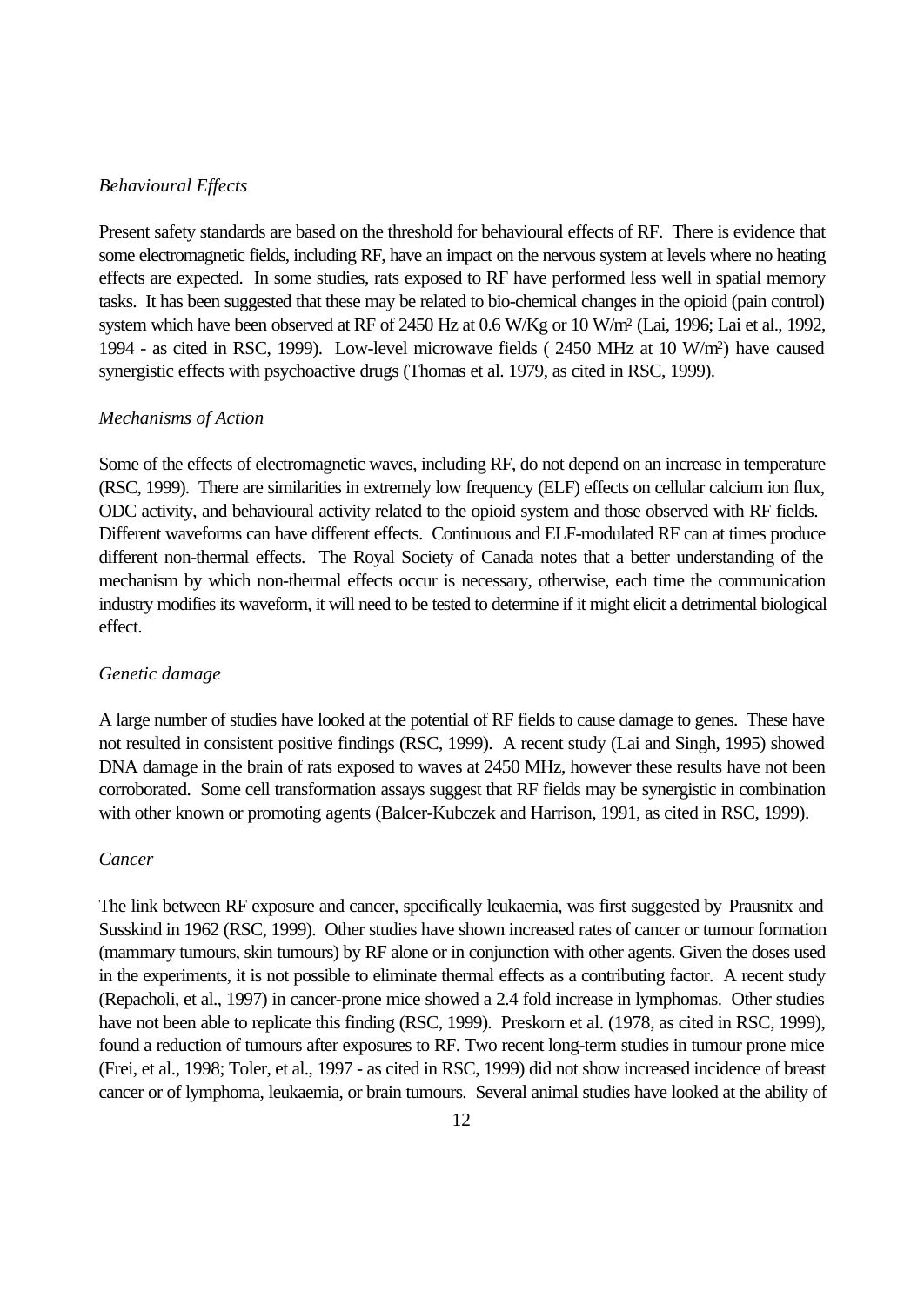RF fields to accelerate tumour development. Most of these have given negative results (Table 6).

### *Human Studies*

#### *Cancer*

Various studies have looked at the humans exposed to RF fields to determine if such exposures could be associated with adverse health effects. Elwood (1999) recently reviewed the published studies on RF exposure to humans and potential cancer effects. Some initial cluster studies have pointed to a possible association with RF and cancer, but when follow-up analyses were undertaken, these did not support the initial findings (Elwood, 1999). Table 7 summarises the relative risk of leukaemia from various studies (Elwood, 1999). The study showing the strongest link between RF and cancer is a study of Polish military personnel (Szmigielski, 1996 - as cited in Elwood, 1999). However, since this study showed an increase in all types of cancers, including many never associated with electromagnetic waves, it is not possible to know if RF or other factors might have caused these increases. In a study of Canadian and French electric utility workers, which Elwood (1999) judges the best conducted study so far, no increase in cancer was found, except for lung cancer. The applicability of this study to RF may be limited however, since the major exposures were to extremely low frequency (ELF) fields. The biggest limitation of all existing epidemiological studies on RF is the poor measure of exposure, which weakens any association of risk to RF exposure.

Studies have also suggested that RF may cause other cancers, such as those of the brain, breast, lymph nodes, skin or testicles (RSC, 1999). Elwood (1999) concludes that all studies have methodological limitations. Furthermore, except for the Polish study, studies show relative risks of less than two, not a strong association (RSC, 1999). Human studies presently available are not sufficient to confirm a cancer risk due to RF exposure.

## *Other Effects*

A few studies have looked at possible reproductive effects in humans, including malformations, from exposure to RF fields (See Table 8). These have shown inconsistent results (RSC, 1999). There are also some reports that RF can affect the heart beat (RSC, 1999).

An excess risk of suicides has been noted in one study but subsequent studies have not confirmed this association (RSC, 1999). Radio frequency radiation sickness syndrome has been defined as a systemic human response to chronic low-intensity RF exposure. The syndrome includes various symptoms that have been associated with RF exposure, such as, depression, headaches, irritability, fatigue, sleepiness, and loss of appetite, memory, or concentration. The non-specificity of such symptoms, and the difficulty of measuring them, limit the ability to equate these to human health impacts. The Royal Society of Canada identified this as one area that needs more research, in particular, double-blind experiments.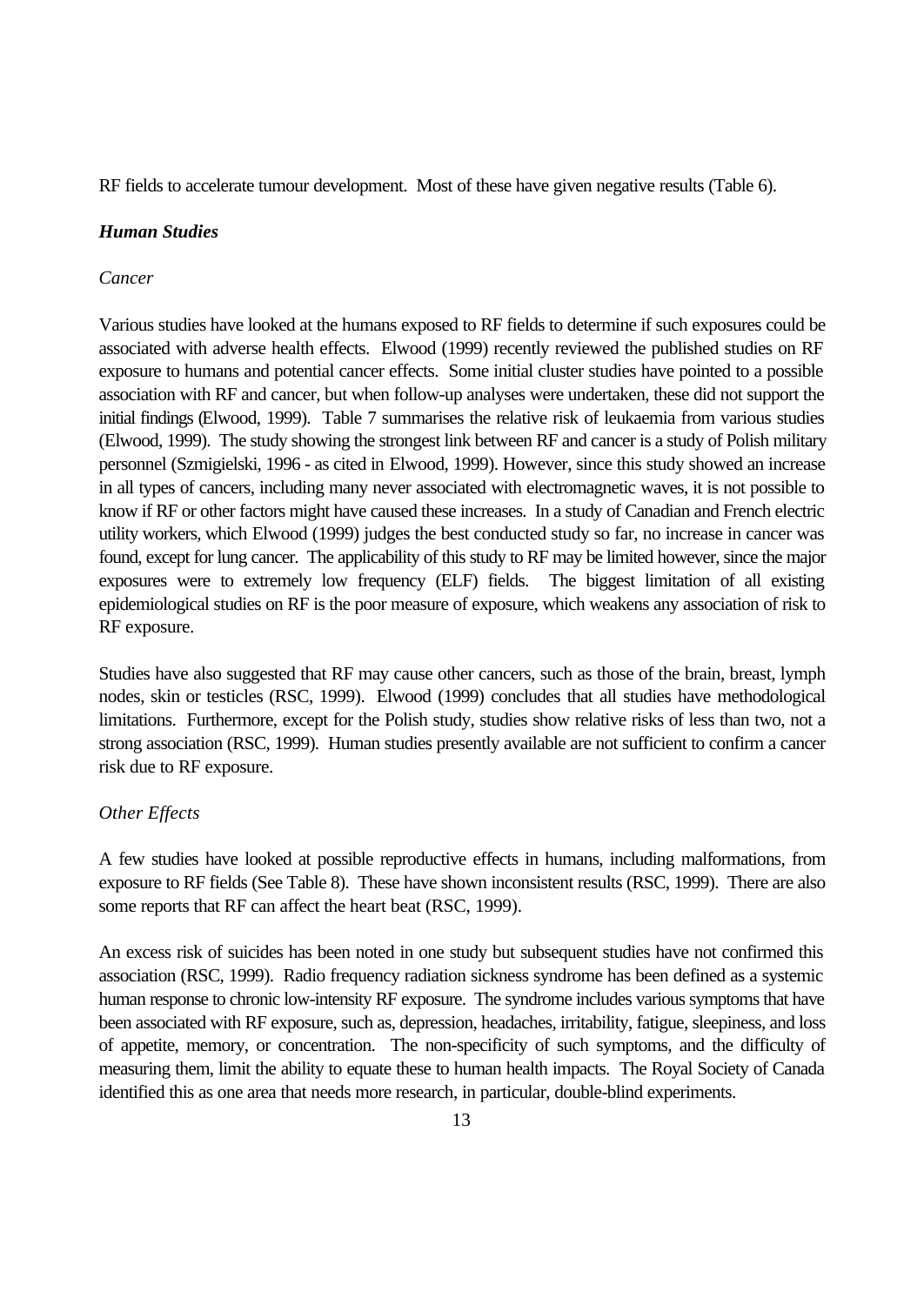Due to the limited ability to dissipate heat, the eye is an organ that can easily be over-exposed to radio or microwaves. High exposures have been linked to adverse effects to the retina, lens, iris, and cornea, including the development of cataracts. Experiments in animals have shown effects for RF of 2450 Hz (continuous and pulsed) at SAR of 5.3 to 7 W/Kg (Kues, et al, 1985, as cited in RSC, 1999). It is possible that some of these effects are non-thermal.

# **PRUDENT AVOIDANCE**

The precautionary principle argues for caution in decision-making when there are uncertainties regarding the potential adverse effects due to limitations in the amount and quality of scientific evidence. Waiting for confirmation of adverse effects from epidemiological studies before taking action does not adhere to a public health approach, which encourages prevention over cure. Prudent avoidance encourages the adoption of individual or societal actions that will reduce exposures to potential hazards at little or no cost.

In examining the need for prudent avoidance policy, Toronto Public Health considered two factors:

- Specific situations where high levels of exposure may occur; and
- The weight-of-evidence that harm may occur at these levels of exposures

So far, human studies have not provided conclusive evidence on the link between RF exposures and adverse human health effects. This is reassuring – if there are any health impacts at current levels of RF found in the environment, they are likely to be small. However, due to various methodological limitations, such studies by themselves are not sufficient as proof of either safety or harm.

# *High Exposure Scenarios*

In the City of Toronto, the public is exposed to radio frequency fields from a multitude of sources in addition to cellular telephone services. Radio, television, radio taxis, pager services, emergency communications (e.g. police, ambulance, radar) all depend on the use of radio waves. Levels of RF measured in cities are generally higher than background levels in rural areas. Given the density of the city, the presence of many high buildings close to each other, and the numerous RF sources, Toronto residents experience a much higher probability of exposure to multiple sources than other Canadians.

Available exposure data indicate that the public is exposed at very low levels, much lower than levels permitted under Safety Code 6. There are, however, some situations where levels could approach those of Safety Code 6. High exposures are not necessarily related to the visibility of the structure on which the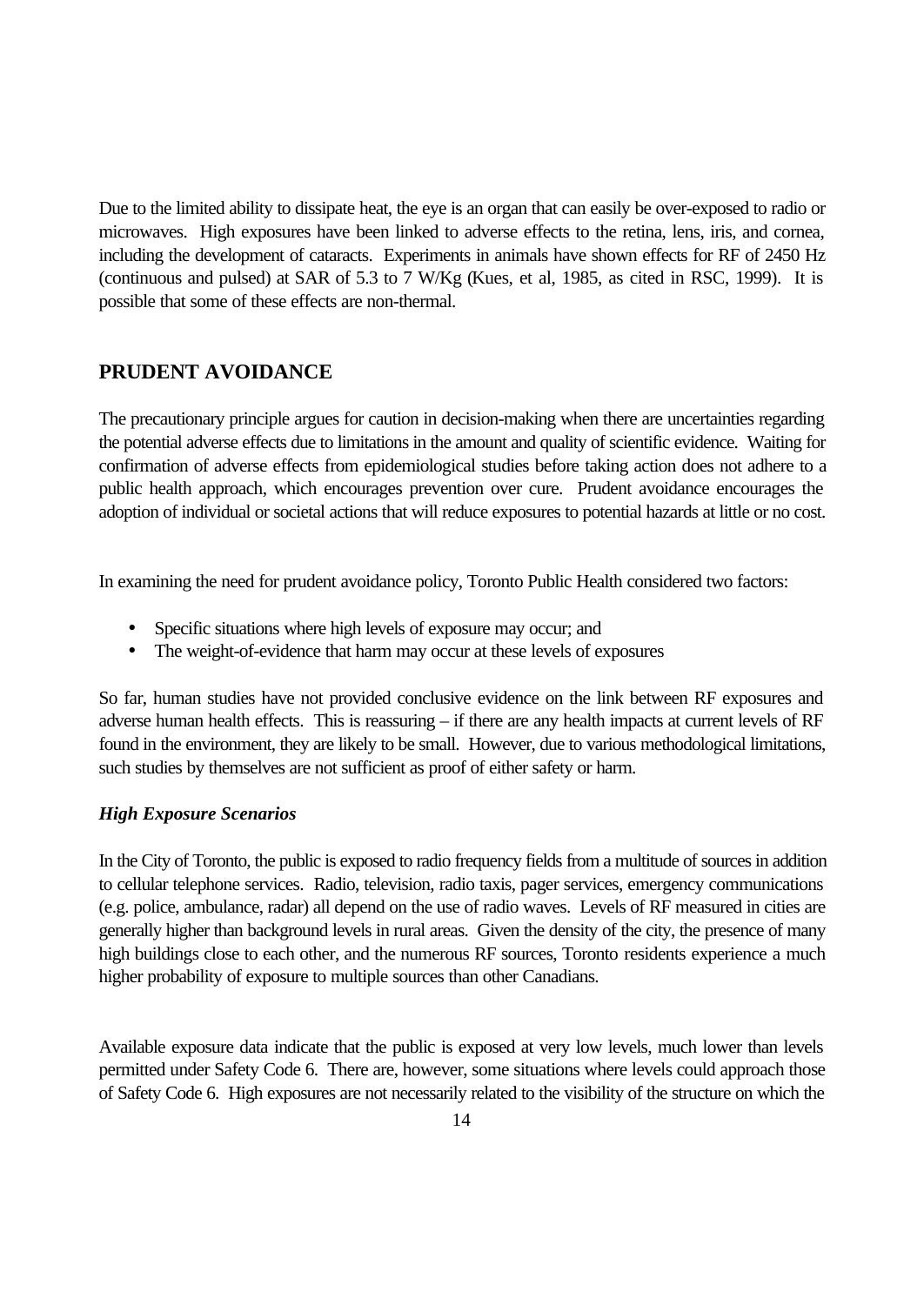antenna is mounted, such as on a self-standing tower. Areas where it would be anticipated that the public might be exposed to the highest levels of RF from base telephone transmitters are:

- On roof-tops of apartment and office buildings where gardens, terraces, or other recreation activities are found. The limited data available suggests that, if base transmission towers were situated on such roof-tops, exposures to the people who use such roof-top facilities could approach the levels set in Safety Code 6 (Cleveland and Ulcek, 1999, Moulder, 1999).
- On roof-tops or balconies of neighbouring buildings which are very close to each other. Levels inside high-rise buildings are attenuated by the outside wall and windows. However, there is little data on exposure levels on roof-tops and on the balconies on the top floors of apartment buildings. It would be expected that RF fields would be stronger at such levels compared to the ground. Additional caution might be required when antennas are placed on a building that is very close to another building of similar height, which has balconies or roof-top amenities (Vermont, 1996).

## *Current Canadian Standards*

In its review, the Royal Society of Canada concluded that current public exposure guidelines were stringent enough to protect from the thermal effects of RF (RSC, 1999). They further noted that although there was evidence of biological effects, clarification of the significance of these effects was necessary before they are included in Safety Code 6. In October 1999, Health Canada published a revised Safety Code 6, which maintained public exposure guidelines for whole body exposure. Health Canada indicates that these exposure levels provide an adequate margin of safety for the protection of the public (Personal communication: Bradley, 1999).

Current standards for RF in Canada and in most other jurisdictions have been developed based on a threshold SAR of 4 W/kg. Below this level, irreversible effects are not thought to occur (ICNIRP, 1998). This is supported with data in humans that show exposures to RF at a whole-body SAR of 1-4 W/Kg for 30 minutes will result in an increase of body temperature of less than  $1\degree$ C. To take into account various working conditions, such as high ambient temperatures, humidity, or level of physical activity, which would affect the body's capacity to dissipate heat, the value of 4 W/Kg was divided by 10 to give a recommended occupational level of 0.4 W/Kg. (ICNIRP, 1998). To provide additional protection to the public, agencies have divided the occupational level by 5 (for a total of 50). This accounts for the following concerns:

- The possibility of groups or individuals that are more susceptible because of age or health status;
- The fact that the public may not be aware of exposure and may not easily take precautions to reduce exposure; and,
- The potential for the public to be exposed for longer periods (ICNIRP, 1998; RSC, 1999).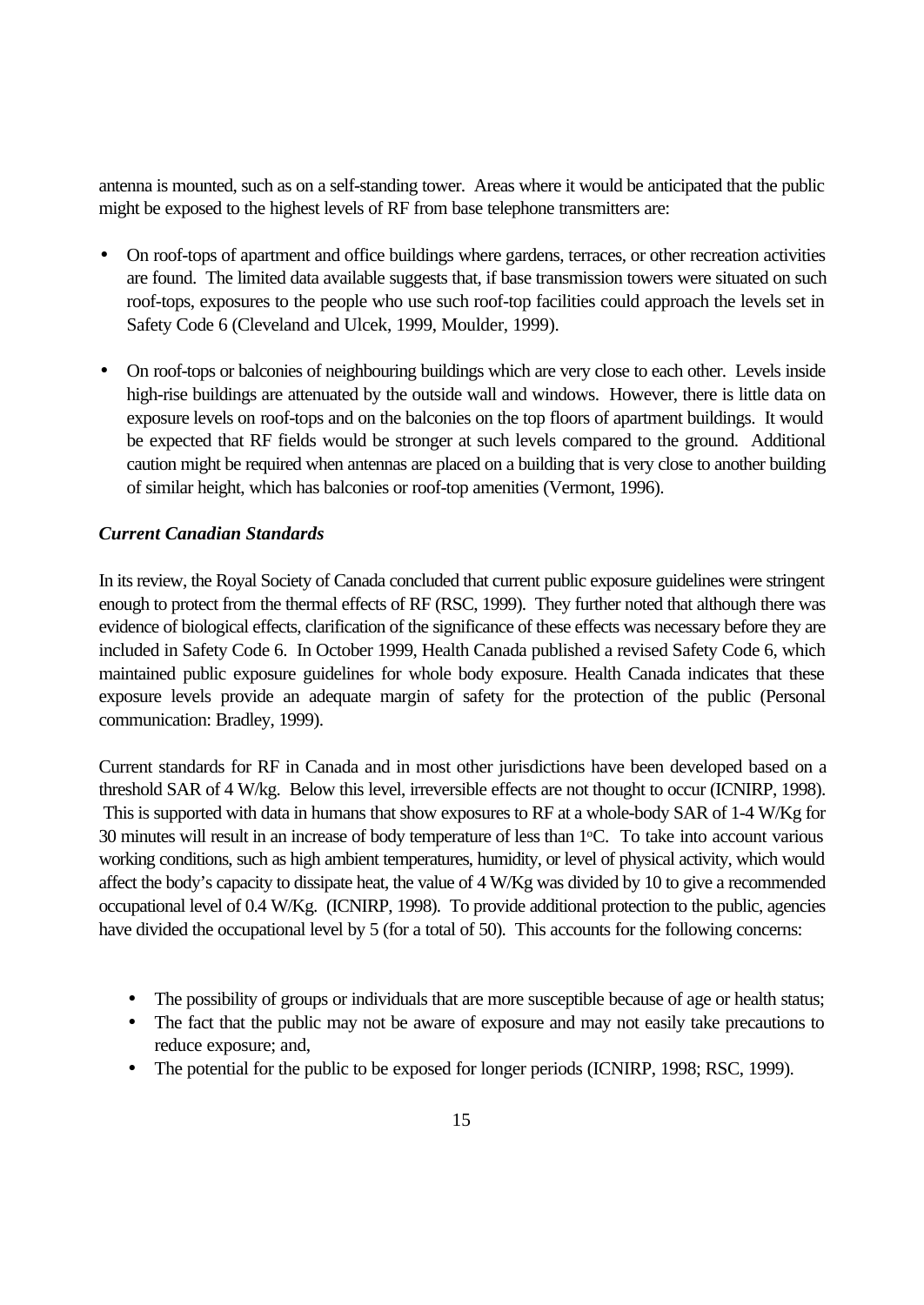Current standards for RF assume the following:

- Adverse effects of RF are due to thermal effects:
- Duration of exposure is not important since effects are related to the rate of energy absorption;
- Irreversible effects are the effects of concern; and
- There are no differences in sensitivity to thermal effects between humans and experimental animals.

# *Levels of Concern*

The main concern when setting environmental health guidelines is the potential for adverse effects due to long-term low-level exposures to the agent in question. Although current RF standards are based on the best available data now available, there has also been a trend for greater understanding over time to result in periodic reductions of exposure limits to radiation, including RF (Vermont, 1996). Some health activists have suggested that exposure standards to RF should be set 1000 times lower than current limits (NZine, 1997).

In deriving exposure limits for the protection of human health, preference is given to effects observed in humans over long periods of exposure. When these are limited or not available, animal data is used. In nearly all cases, there will be some gaps or limitations in the quality of the data. In addition to modification factors to convert experimental doses to human equivalent doses, factors are used to account for this lack of data or its limitation (Refer to, for example, CalEPA, 1997; MDEP, 1990; US EPA, 1993). These factors are varyingly referred to as safety factors, uncertainty factors or protection factors.<sup>1</sup> A protection factor is usually considered for each of the following areas of uncertainty:

- Using data from animal studies rather than from observations in humans
- Variability in sensitivity among humans
- Use of data from short-term rather than long-term studies
- Severity of the effects observed, such as an adverse effect level rather than a no-adverse effect
- Quality of the overall data available

l

Protection factors used vary from 1 to 10 depending on the amount and quality of the data available. In many cases, due to their size and developing immune systems, children are more at risk than adults are. It is therefore becoming more common to also include an additional protection factor to take into account this potential for greater sensitivity or risk in children. For example, under the Food Quality Protection Act, unless there is specific data on the potential sensitivity of children, the US Environmental Protection Agency is obliged to consider an additional protection factor of 10 to ensure that exposure standards better protect young children (US EPA, 1999). In the derivation of its air quality guidelines, the Commonwealth of

<sup>&</sup>lt;sup>1</sup> The term protection factor is preferred in this document since it indicates that a factor is used to increase the level of protection from exposures to RF.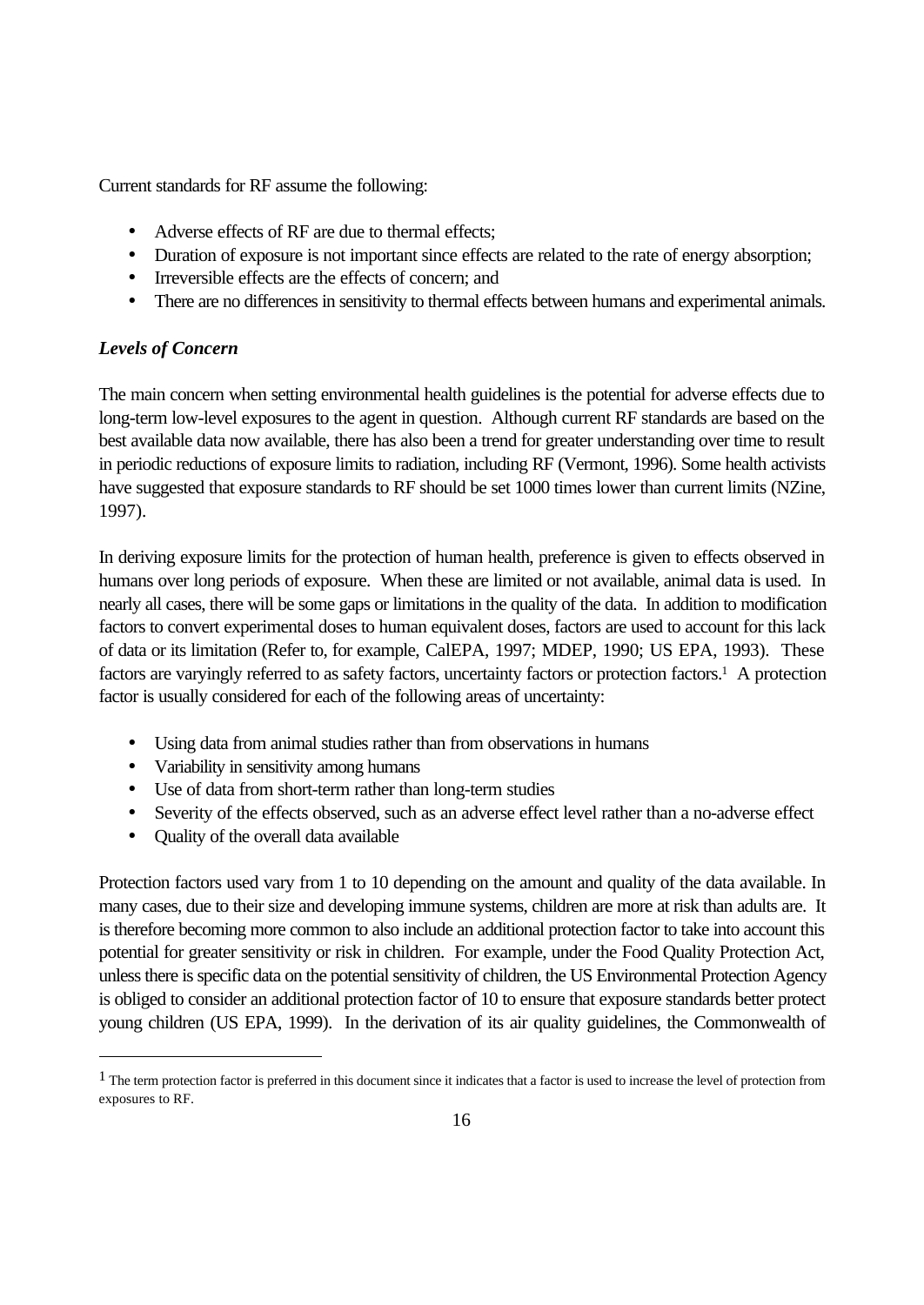Massachusetts incorporates a protection factor of 1.75 to account for differences between adults and children (MDEP, 1990).

Due to historical reasons, different management approaches have been used when dealing with environmental health risks due to radiation when compared to chemicals (ELI, 1998). This has resulted in some inconsistencies in what is considered a level of "acceptable risk". For example, in chemical management, non-enforceable environmental health goals or objectives are often derived. These are "technology forcing" and in some cases may be more restrictive than legally enforceable standards, which incorporate the technical feasibility and cost of compliance. Given the many factors and values that influence acceptable risk, it is now also recognised that greater public involvement is required in the standards setting process (ELI, 1998).

In deciding whether current exposure levels of RF are a concern, there are several areas of uncertainty that need to be addressed. For example,

- *Non-thermal effects*: Current standards are based on thermal effects of RF. Available data show that biological effects do occur at levels below those where thermal effects are known to occur (RSC, 1999). While there is uncertainty in the health significance of these effects, it is also uncertain whether current standards would protect from potential adverse effects should these be confirmed.
- *Duration of exposure*: Current standards are based on short-term effects. Based on longer-term animal studies, D'Andrea (1991) suggests that SAR of  $0.4 - 3.6$  W/Kg can lead to behavioural changes because of mild heat stress. Stress is known to lead to various adverse health outcomes. A doubling of cancer incidence has been reported in cancer-prone mice at average exposure levels of 0.13-1.4 W/Kg (Rechapoli, et al., 1997). More studies are needed to confirm if long-term low level exposures can lead to adverse effects.
- *Use of threshold effect*: Present standards are based on a threshold for irreversible effects, rather than a no-effect level. Preference is normally given to the use of a no-adverse effect level (NOAEL) in developing environmental health standards.

Based on current practice of environmental standard setting in various agencies, the uncertainties identified above suggest that a protection factor of 1000 to 10,000 could be justified. Current levels for the public under Safety Code 6 incorporate a protection factor of 50. The current standard uses a factor of 5 to derive public exposure levels from occupational levels. This is less than is often customary, where a factor of 4.2 is used to convert exposure levels from a 40 hour work week to continuous exposures, and an additional protection factor of 10 to take into account that some people in the general population are often more sensitive than workers. Ensuring that levels of RF were kept 100 times below Safety Code 6 recommendations would be equivalent to using a protection factor of 5000. This is within the range given above.

Several jurisdictions have already adopted lower exposure limits. The 1999 Swiss Ordinance on EMF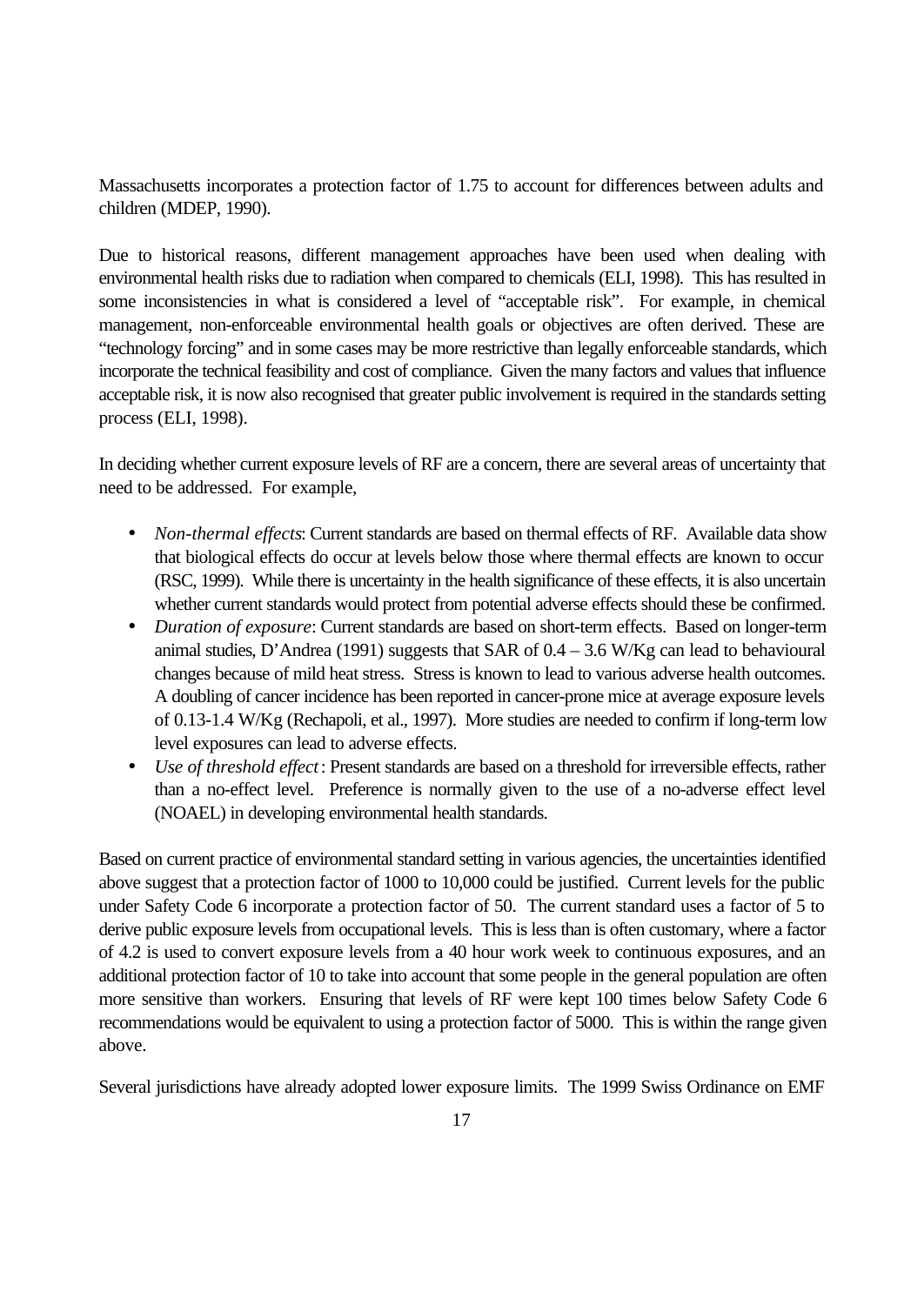(including RF) adopts a policy of prudent avoidance. New antennas or antennas that are moved or replaced must meet 10 percent of international standards (essentially the same as Safety Code 6 standards) for RF of sensitive use, such as where people live. This is a legally enforceable standard (BUWAL, 1999). Italy has adopted a chronic public exposure level of 15 percent of international standards. The Land of Salzburg (a province in Austria) has entered into a voluntary agreement with the industry requiring that exposures where people reside are kept below 1.5 percent of international standards (BUWAL, 1999). As illustration, for frequencies where the limit of power density in Safety Code 6 is 10 W/m<sup>2</sup>, the above limits would be equivalent to a value of 1.5 (Italy), 1 (Switzerland), and 0.15 (Salzburg). By comparison, 100 times below Safety Code 6 would give 0.10.

There have been recommendations that exposure levels be set at 1 nanoW/cm<sup>2</sup>, or 10  $\mu$ W/m<sup>2</sup> (Cherry, 1999). Six municipalities in Australia have adopted an initial siting guidance exposure limit of 0.1 μW/cm<sup>2</sup> (or 1 mW/m<sup>2</sup> ) in a co-operative approach with carriers to find sites which the councils and the community would accept (Cherry, 1999). This is about 10,000 times lower than current Safety Code 6 limits.

### *Need for Prudent Avoidance*

To avoid unnecessary exposures to radio frequencies, a policy of prudent avoidance encourages the adoption of individual or societal actions that entail little or no cost. The findings on the adverse health impact in human populations are inconsistent. Available data show adverse effects in laboratory and animal experiments at exposure levels below those at which current standards are based. There is uncertainty about the significance of these effects to humans and it is not possible to estimate the risk to humans from these observed effects. Given that levels recommended in Safety Code 6 do not directly address these uncertainties and in the context of a mature urban area, due diligence suggests that public exposure levels should be kept well below these standards.

As the above discussion indicates, there are situations where Toronto residents could be exposed to levels of RF approaching Safety Code 6. In its 1996 review of RF, the Vermont Department of Public Services stated: "We are … persuaded by the scientist and members of the public interest sector who urge a more cautious approach while the necessary research is completed" (Vermont, 1996: 39). The report indicated that one way in which municipalities could achieve this was to develop agreements with the industry to maintain exposure levels below legal limits. Toronto Public Health believes that this approach may be the most appropriate way to proceed in Toronto.

#### *Approach to Prudent Avoidance*

Toronto Public Health was requested to consider a policy of prudent avoidance based on restricting the siting of base transmitter antennas a certain distance from schools and day-care centres and away from residential areas.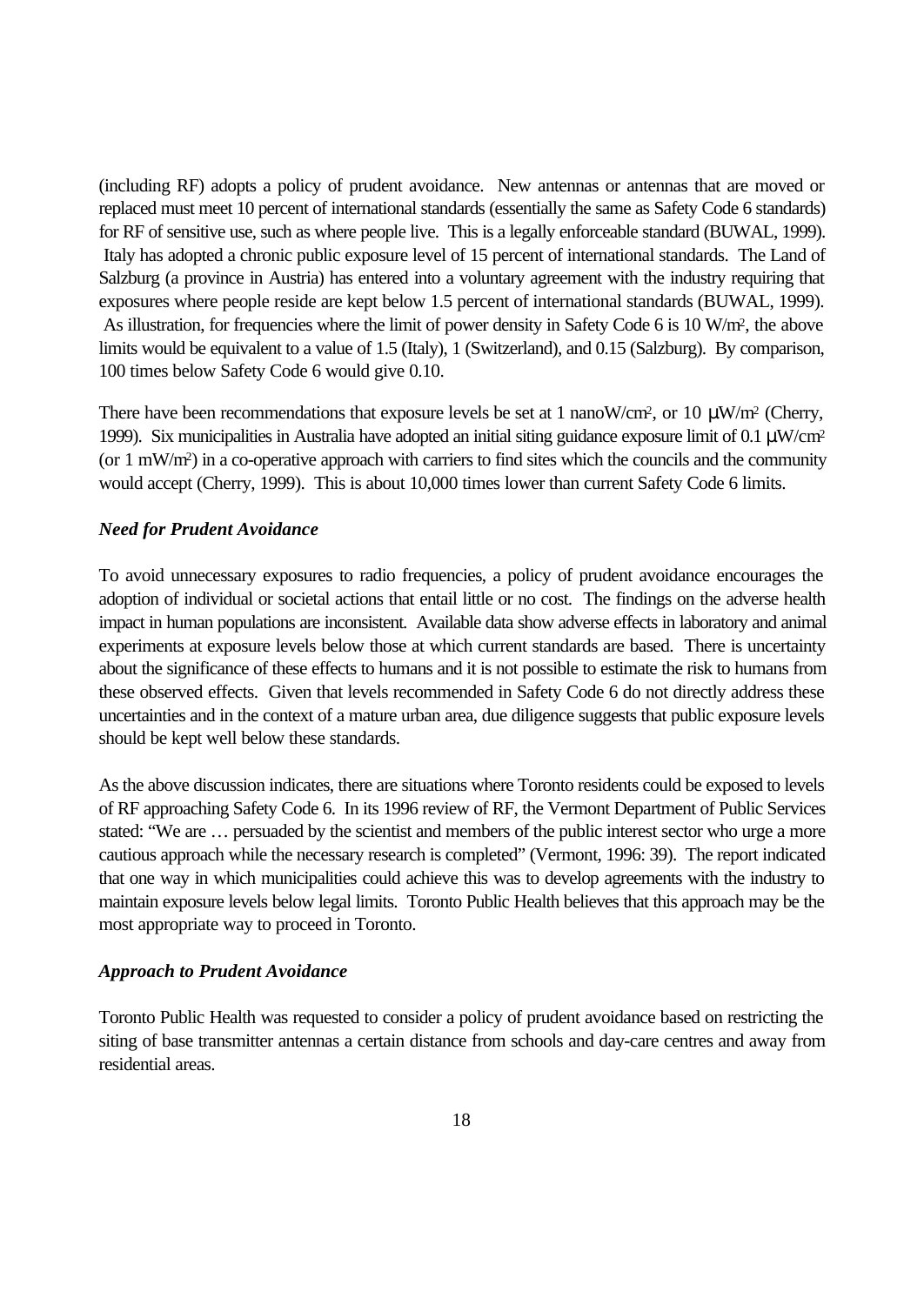For cellular telephone service to be available to residents anywhere within Toronto, carriers aim at providing sufficient signal strength at all locations. This can be achieved by using fewer high-powered transmitters or more low-powered ones. Restricting the siting of antennas based on maintaining a certain distance from specific buildings or land-uses has limitations because there are factors other than distance that need to be considered:

- *The power of transmission*: The strength of a RF field will depend on the power of transmission. A single base station may have 20 to 100 channels depending on the number of users of its network at a location. In addition, a channel will have different power output, which is related to the desired reach of the signal. To achieve the same level of protection in all cases, distance requirements would need to be related to the power of the transmission of the antenna.
- *Number of transmitters*: To reduce the number of new towers, Industry Canada, and most other jurisdictions, encourage co-location of transmitters. In addition to the power used in the transmission, the number of transmitters active at any one time in one location will influence the levels of RF at any given distance from the antenna. To achieve the same degree of protection in all areas, the number of transmitters in one location would also need to be limited and could result in more towers dotting the landscape.
- *Direction of transmission*: Cellular telephone transmitters send their signals in a specific direction. RF levels will be greatest in the direct line of transmission. At the same distance from an antenna, but not in the direct line of transmission, levels of RF will be much lower. Reflectors can also be used to change the direction of the waves away from certain areas resulting in different RF levels even if the distance from the antenna is the same.
- *The height of the antenna*: The further a person is from an antenna, the lower the level of RF. However, distance is a combination of both horizontal distance and height above the person. The closer to the transmitter a person is, the more important height above the person becomes. The height at which a transmitter is located depends on various factors, including the desired reach of the signal and the existence of structures that may interfere with the transmission of the signal. To achieve the same level of protection in all cases, height of the transmitter would also need to be considered.
- *Attenuation*: A structure, such as a roof, wall, or building between the source of RF and a person will reduce signal strengths. Under such circumstances a person may be close to a source but not exposed to high levels of RF.

Given the density of Toronto, the mixed land use, and the existing network of antennas, it would be difficult to adopt an approach limiting the installation of antennas a certain distance from schools or residential areas. Toronto Public Health believes a prudent avoidance policy that ensures that the public is exposed to levels less than those recommended by Safety Code 6 would provide a greater level of protection in a more consistent way than either a distance- or land-use based policy could.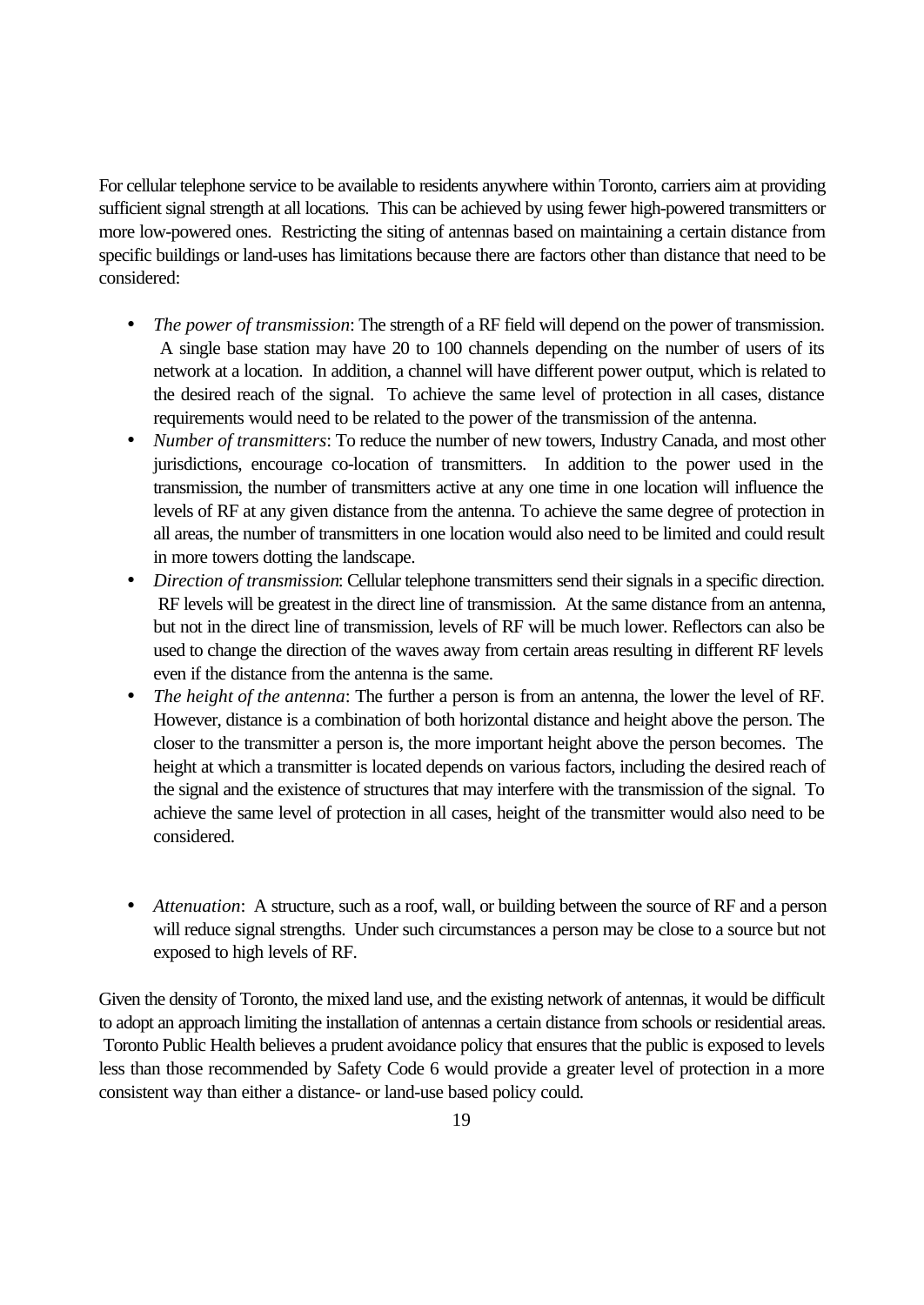In Canada, the final authority for the approval of the installation of base transmission towers lies with Industry Canada. The City of Toronto has little direct control over this matter. It is therefore recommended that the City work with the industry to develop a protocol for the siting of antennas in the City. A protocol incorporating a policy of prudent avoidance is in accord with the recommended policy and procedures of Industry Canada. This protocol could be developed by the City's Telecommunications Steering Committee in conjunction with all the relevant parties. It should include the following elements:

- (1) A request that applicants who wish to install new, replacement or modified antennas demonstrate that radio frequency exposures in the areas where people other than telecommunications workers would normally use (e.g. roof-top gardens, balconies, or grounds) will be at least 100 times lower that those currently recommended by Safety Code 6;
- (2) In situations where residents express concern over an existing base cellular telephone antenna, the owner and /or operator of the facility be requested to monitor levels of RF fields around the antenna and provide this information to the affected community and the Telecommunications Steering Committee; and
- (3) A mechanism for notifying residents of a proposed site for new telephone base antennas. This notification should include the advantages of using the proposed site, alternative sites considered, and the maximum expected exposure to RF due to the installation in areas that the public or building occupants would normally use.

The application of this prudent avoidance policy and protocol is expected to be feasible and readily achievable. It will also provide a rational basis with which to evaluate and respond to community concerns about both existing and future installations. The predicted exposures from single installations are very low, and thus in most cases, this policy is not expected to have an adverse impact on existing facilities. However, this policy provides an extra measure of protection as the number of installations increases in the city, and in the event that new research provides evidence that adverse effects do occur at levels lower than those currently known to do so.

## **RECOMMENDATIONS**

It is recommended that:

- (1) The Board of Health endorse the adoption of a Prudent Avoidance Policy in the siting of base cellular telephone antennas in the City of Toronto;
- (2) The Board of Health forward this report to the Telecommunications Steering Committee for their information and request the Committee to incorporate a Prudent Avoidance Policy in a protocol for the siting of base cellular telephone antennas in the City of Toronto;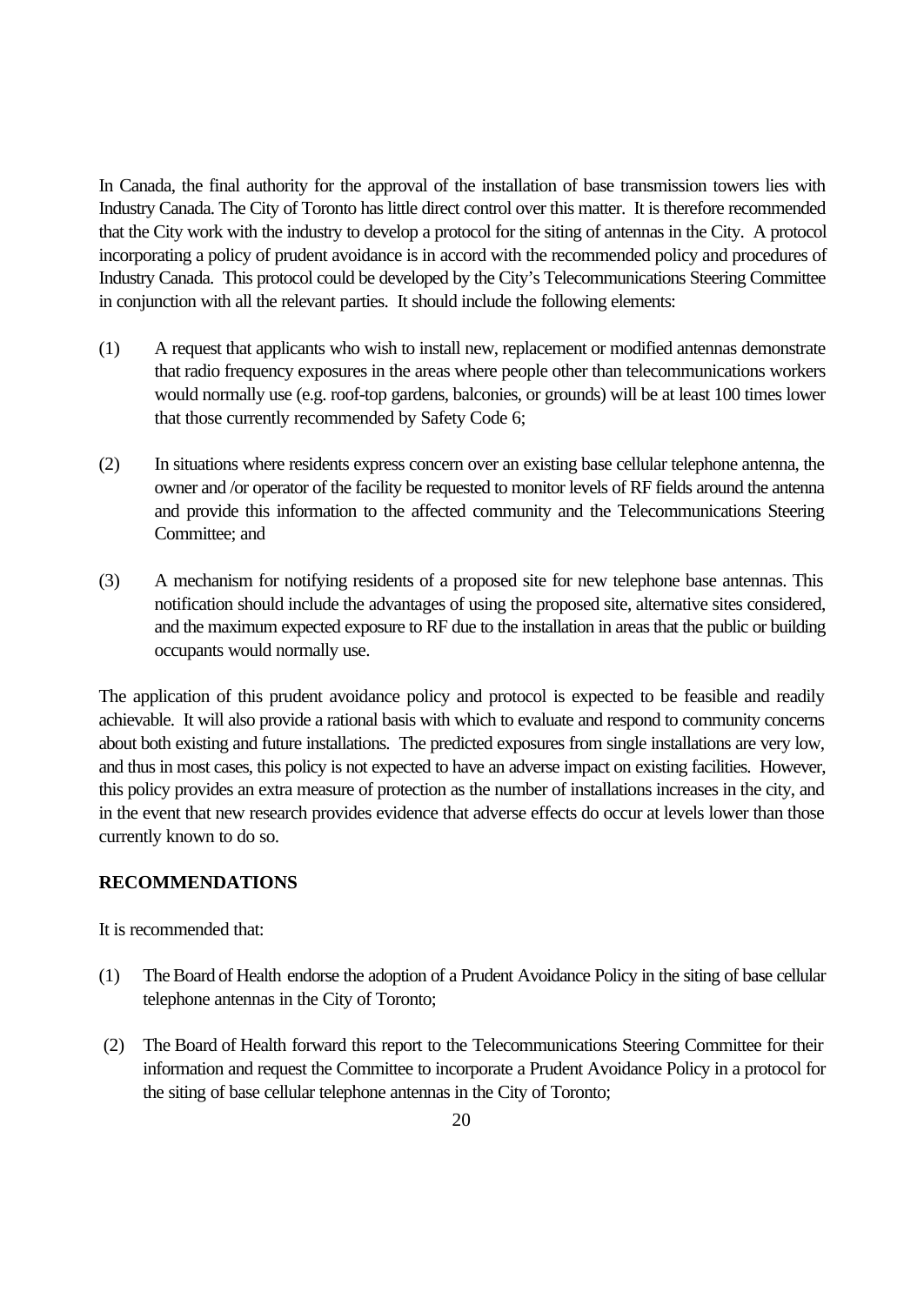- (3) A Prudent Avoidance Policy include the following:
	- (a) A request that applicants who wish to install new antennas or modified antennas demonstrate that radio frequency exposures in the areas where people other than telecommunications workers would normally use (e.g. roof-top gardens, balconies, or grounds) will be at least 100 times lower than those currently recommended by Safety Code 6;
	- (b) In situations where residents express concern over an existing base cellular telephone antenna, the owner and /or operator of the facility be requested to monitor levels of RF fields around the antenna and provide this information to the affected community and the Telecommunications Steering Committee; and
	- (c) A mechanism for notifying residents of a proposed site for new telephone base antennas. This notification is to include the advantages of using the proposed site, alternative sites considered, and the maximum expected exposure to RF due to the installation in areas that the public or building occupants would normally use;
- (4) The Board of Health and Telecommunications Steering Committee request the federal Minister of Industry to ensure adherence to the City of Toronto's Prudent Avoidance Policy when granting approval for the siting of base cellular telephone antennas in Toronto; and
- (5) The Medical Officer of Health forward this report for information purposes to the federal Minister of Health, all other Boards of Health in Ontario, and to the Boards of Education operating schools in the City of Toronto.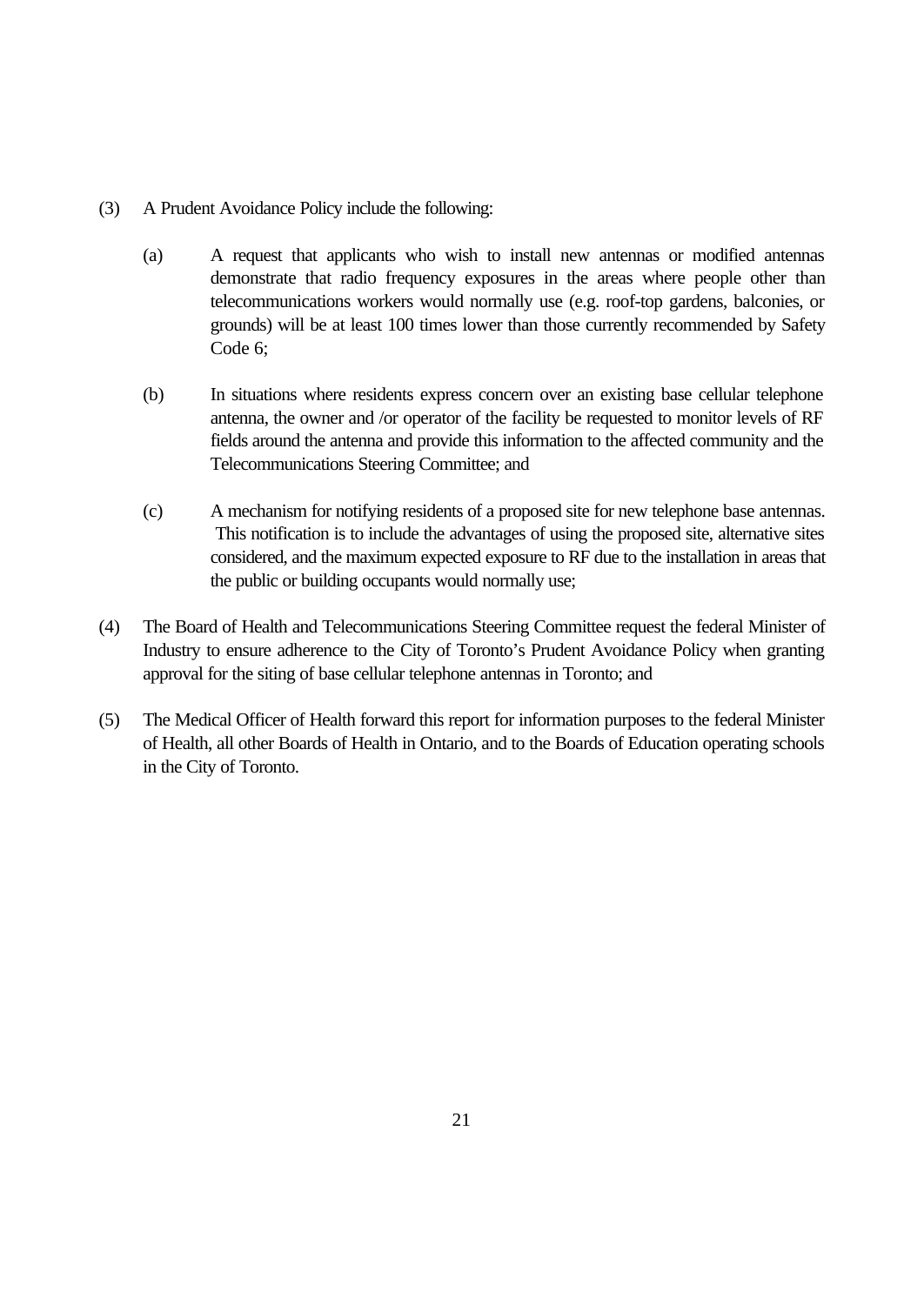# **TABLES**

| <b>Type of Device</b>                                   | <b>Frequency Used</b> |
|---------------------------------------------------------|-----------------------|
| Cellular phones (analogue)                              | 824-849 MHz           |
| Time Division Multiple Access Cellular phones (digital) | 824-849 MHz           |
| Cellular base stations (analogue and digital)           | 869-894 MHz           |
| Personal Communications Services (PCS - digital)        | 1850-1990 MHz         |
| Mobile Satellite Service (emerging technology)          | over 1990 MHz         |
| Fixed Wireless Access Systems (soon to be implemented)  | 3400-3700 MHz         |
| Low Modular Cellular Service (soon to be implemented)   | 24 and 38 GHz         |
| Source: RSC, 1999                                       |                       |

**Table 1: Frequencies Used for Cellular Telephones in Canada**

**Table 2: Radio Frequency Exposure Limits for the Canadian Public**

| <b>Frequency</b>                                                                                                                         | Power Density (W/m <sup>2</sup> ) |  |
|------------------------------------------------------------------------------------------------------------------------------------------|-----------------------------------|--|
| 30-300 MHz                                                                                                                               | 2                                 |  |
| 300-1,500 MHz                                                                                                                            | <b>Frequency</b><br>150           |  |
| 1,500 to 300,000 MHz                                                                                                                     | 10                                |  |
| * The limit is equal to the frequency of the wave divided by 150.<br>It ranges between 2 and 10 $W/m^2$ .<br>Source: Health Canada, 1999 |                                   |  |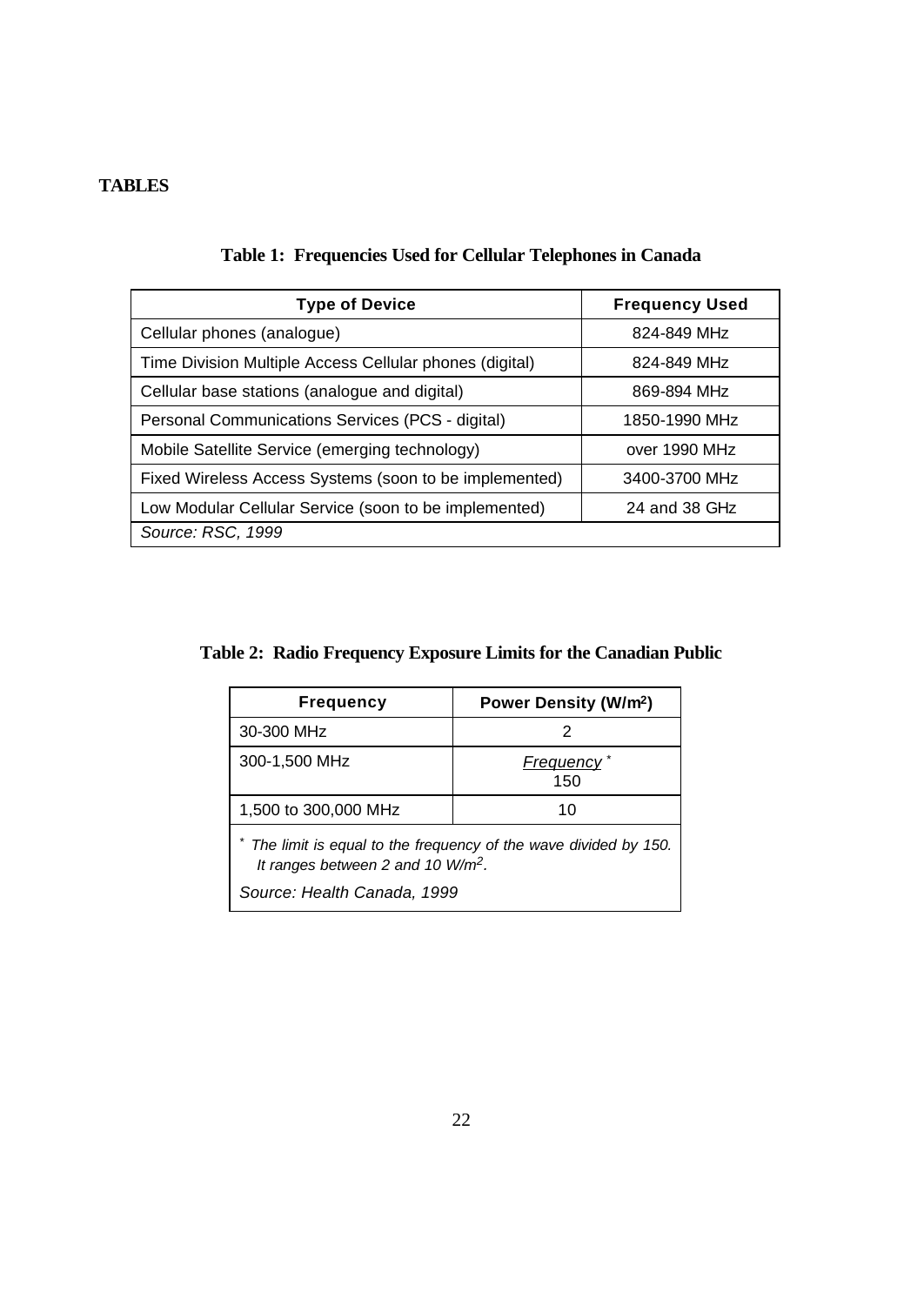| <b>Frequency</b> | <b>Field Strength</b>                                  | <b>Duration</b>  | <b>Effects</b>                                                 | <b>Reference</b>              |
|------------------|--------------------------------------------------------|------------------|----------------------------------------------------------------|-------------------------------|
| 2450 MHz         | 5-50 W/Kg, continuous<br>wave                          | 2 <sub>hr</sub>  | Increased cell<br>proliferation at all doses                   | Clearly et<br>al., 1990       |
| 27 MHz           | 5-50 W/Kg, continuous<br>wave                          | 2 <sub>hr</sub>  | Increased cell<br>proliferation at all doses                   | Clearly et<br>al., 1990       |
| 836.55 MHz       | 0.59-59 mW/Kg                                          | 12 <sub>hr</sub> | No cell proliferation                                          | Stagg, et<br>al., 1997        |
| 960 MHz          | 0.21-2.1 mW/Kg with<br>carrier modulation of<br>217 Hz | 20-40 min.       | Decreased cell growth<br>at exposures of 30<br>minutes or more | Kwee and<br>Raskmark.<br>1998 |

**Table 3: Radio Frequencies and Cell Proliferation**

**Table 4: Effects of Radio Frequencies on Melatonin**

| <b>Frequency</b> | <b>Field Strength</b>                       | <b>Duration</b> | <b>Effects</b>                                                                                                             | <b>Reference</b>         |
|------------------|---------------------------------------------|-----------------|----------------------------------------------------------------------------------------------------------------------------|--------------------------|
| 900 MHz          | 0.2 W/m <sup>2</sup>                        | Night-time      | No changes in serum<br>melatonin levels in<br>human volunteers                                                             | Mann, et<br>al., 1998    |
| 3-30 MHz         | Pasture near<br>short-wave radio<br>antenna | Not given       | No changes in serum<br>melatonin levels in<br>cattle, though a short<br>rise was seen when<br>the antenna was<br>turned on | Stark et al.,<br>1997    |
| 900 MHz          | $0.06 - 6$ W/Kg                             | Up to 6 hr      | No effects on<br>nocturnal melatonin                                                                                       | Vollrath, et<br>al. 1997 |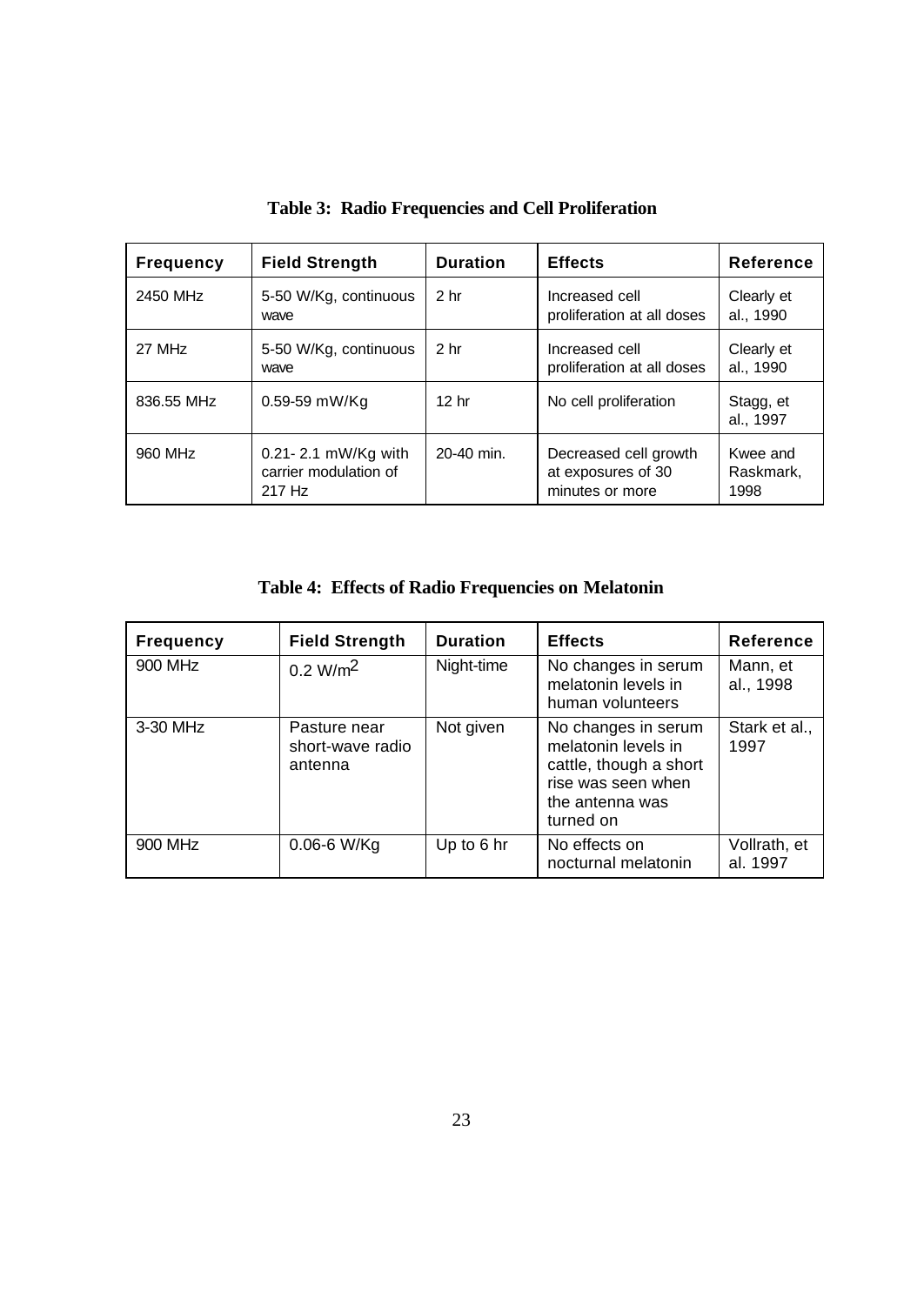| <b>Frequency</b> | <b>Field Strength</b>                       | <b>Duration</b> | <b>Effects</b>                                                                    | <b>Reference</b>                 |
|------------------|---------------------------------------------|-----------------|-----------------------------------------------------------------------------------|----------------------------------|
| 915 MHz          | 0.016-5 W/Kg<br>continuous and<br>modulated | Not given       | Increased<br>permeability in the<br>blood-brain barrier                           | Salford et<br>al., 1992,<br>1994 |
| 2850 MHz         | 1 W/m <sup>2</sup>                          | Not given       | Increased<br>permeability in the<br>blood-brain barrier                           | Oscar and<br>Hawkins,<br>1977    |
| 2450 MHz         | 100 W/m <sup>2</sup>                        | Not given       | Increased<br>permeability to horse<br>radish peroxidase in<br>hamsters            | Albert,<br>1977                  |
| 1300 MHz         | 30 W/m <sup>2</sup>                         | Not given       | Increased<br>permeability to<br>mannitol and insulin in<br>rats (but not dextran) | Oscar and<br>Hawkins,<br>1977    |

# **Table 5: Effects of Radio Frequencies on the Blood Brain Barrier**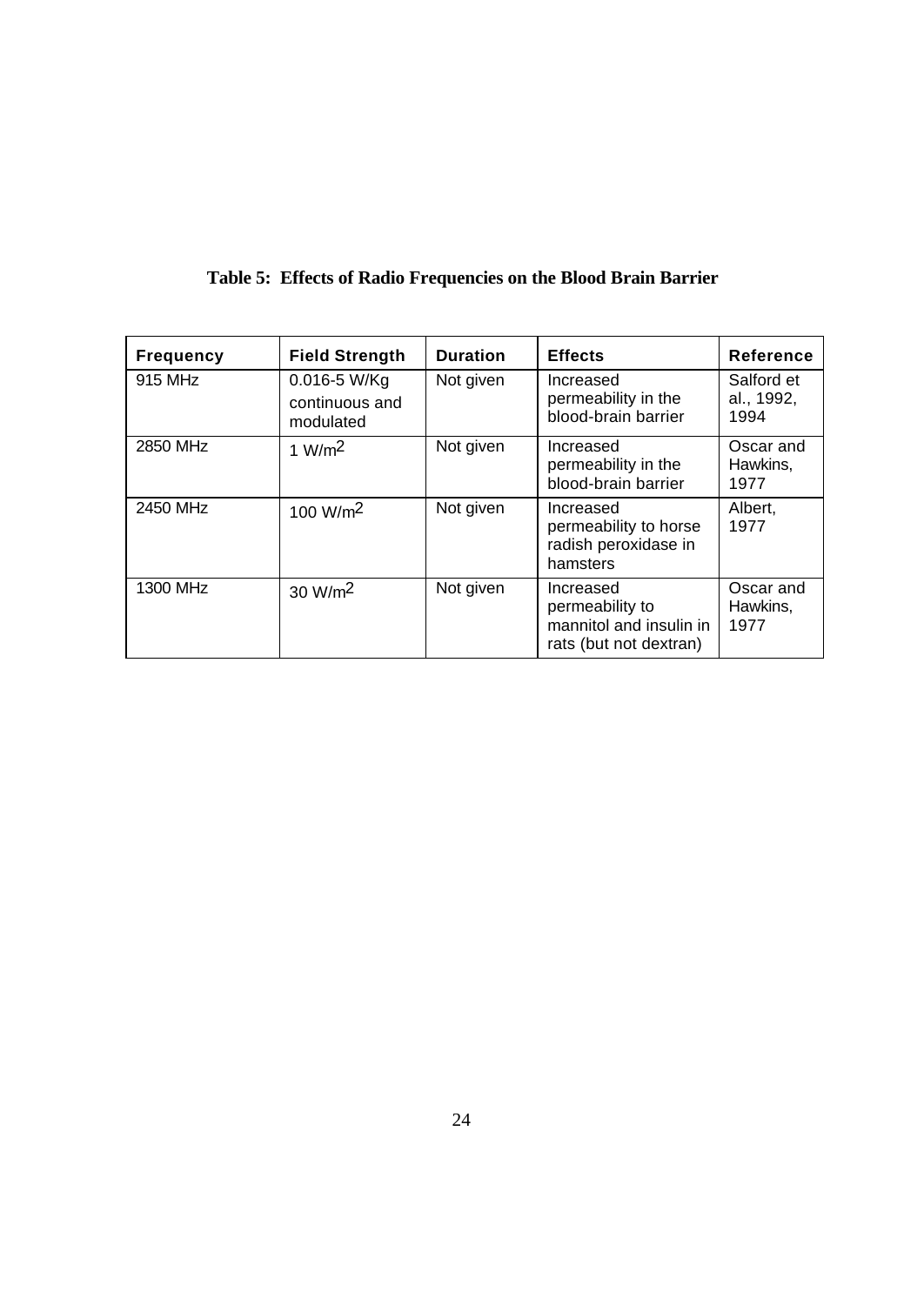| Table 6: Studies on Tumour Promotion of Radio Frequencies |  |
|-----------------------------------------------------------|--|
|-----------------------------------------------------------|--|

| <b>Frequency</b> | <b>Exposure</b><br><b>Characteristics</b>                                                        | <b>Positive findings</b>                                         | <b>Negative</b><br><b>Findings</b>                                     | <b>Reference</b>             |
|------------------|--------------------------------------------------------------------------------------------------|------------------------------------------------------------------|------------------------------------------------------------------------|------------------------------|
| 2450 MHz         | 5, 15 mW/cm <sup>2</sup> cancer<br>prone mice                                                    | Acceleration of<br>breast cancer and<br>reduction in<br>survival |                                                                        | Szmigielski,<br>et al., 1982 |
| 2450 MHz         | 5, 15 $mW/cm2$ with<br>3,4-benzopyrene                                                           | Acceleration of<br>skin tumours and<br>reduction in<br>survival  |                                                                        | Szmigielski,<br>et al., 1982 |
| 2450 MHz         | 5, 15 mW/cm <sup>2</sup> injected<br>with sarcoma cells                                          | Lowered anti-<br>neoplasmic<br>resistance                        |                                                                        | Szmigielski,<br>et al., 1982 |
| 2450 MHz         | 10 mW/cm <sup>2</sup> with<br>dimethylhydrazine<br>(DMH) and TPA                                 |                                                                  |                                                                        | Wu, et al.<br>1994           |
| 900 MHz          | Pulsed with<br>benzo(a)pyrene (BaP)                                                              |                                                                  | No increase in<br>tumour latency and<br>survival due to RF<br>exposure | Chagnaud,<br>et al., 1995    |
| 902 MHz          | Continuous and pulsed                                                                            |                                                                  | No differences in<br>survival and growth                               | Juutilainen,<br>et al., 1998 |
| 836.55 MHz       | 2.5 W modulated with<br>ethylnitrosourea (ENU)                                                   | Reduced lifetime                                                 | No increase in<br>cancer                                               | Adey, et al.<br>1997         |
| 850 MHz          | SAR 0.9W/Kg, pulsed<br>and continuous waves                                                      |                                                                  | No CNS tumours                                                         | Zook, et al.<br>1998         |
| 2450 MHz         | 1.0 mW/cm <sup>2</sup> , 2.5<br>hrs/day, 6 d/week, until<br>death with planted<br>melanoma cells |                                                                  | No effect on<br>survival or tumour<br>growth rate                      | Santini, et<br>al. (1988)    |
| 915 MHz          | Continuous (1W)and<br>pulsed (2W)                                                                | Slight increase in<br>albumin leakage in<br>brains               | No significance in<br>tumour size                                      | Salford et al.<br>(1993)     |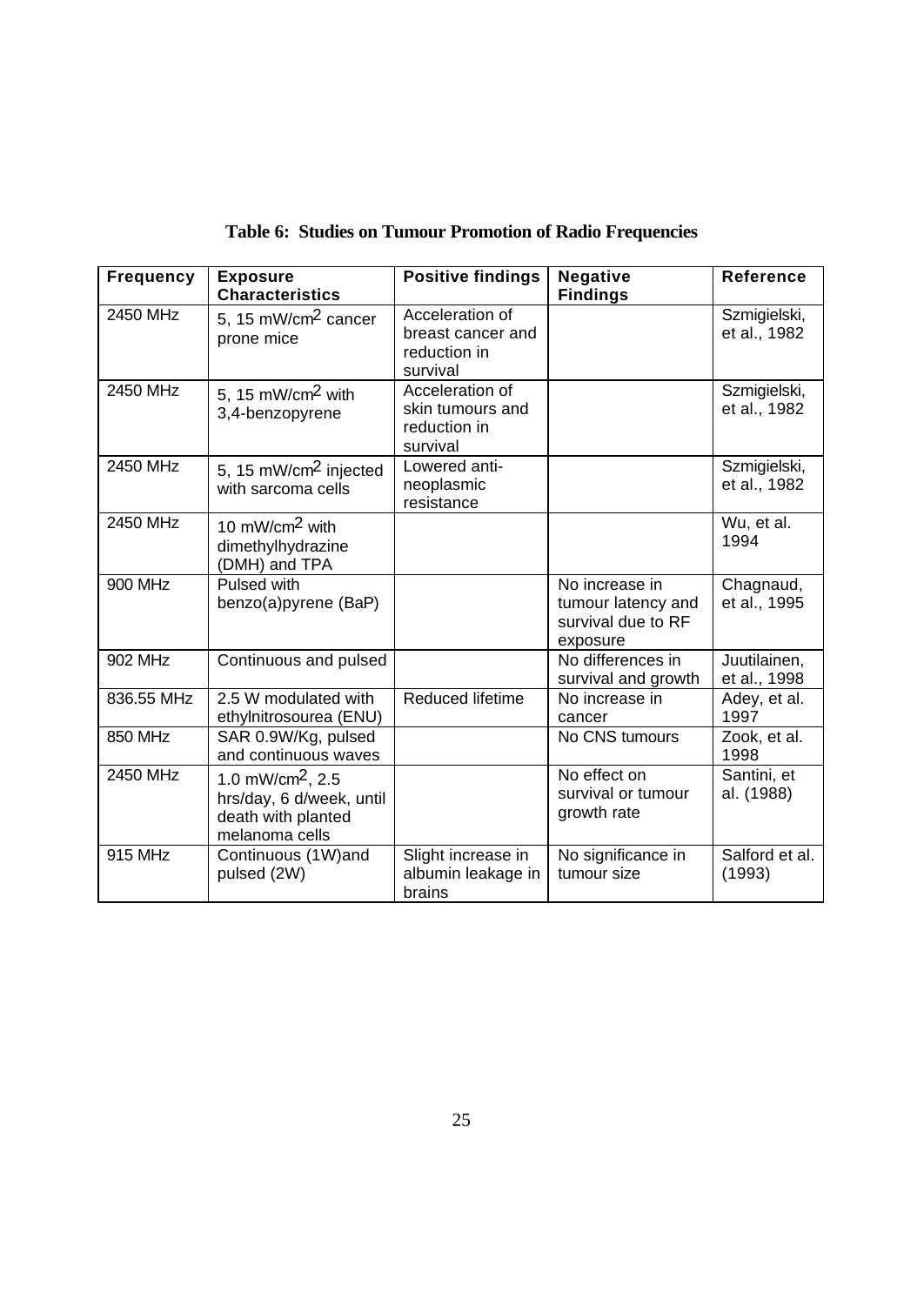|  |  |  |  |  | Table 7: Radio Frequencies Fields and Leukaemia |
|--|--|--|--|--|-------------------------------------------------|
|--|--|--|--|--|-------------------------------------------------|

|                                                       | <b>Relative Risk of Adult Leukaemia</b> |                     |                        |  |  |  |
|-------------------------------------------------------|-----------------------------------------|---------------------|------------------------|--|--|--|
| <b>Study</b>                                          | (Confidence Interval)                   |                     | <b>Reference</b>       |  |  |  |
|                                                       | <b>Positive</b>                         | <b>Negative</b>     |                        |  |  |  |
| <b>Adults</b>                                         |                                         |                     |                        |  |  |  |
| 21 radio and TV                                       |                                         | $0.97(0.78-1.21)$   | Dolk, et al. 1997      |  |  |  |
| transmitters in the UK                                |                                         |                     |                        |  |  |  |
| Initial study in                                      | $1.18(0.98 - 1.42)^{*}$                 |                     | Hocking, et al., 1996  |  |  |  |
| Northern Sydney,                                      |                                         |                     |                        |  |  |  |
| Australia                                             |                                         |                     |                        |  |  |  |
| Poland                                                | 3.68-13.90 (1.22-                       |                     | Szmigielski, 1996      |  |  |  |
|                                                       | $22.12$ ) +                             |                     |                        |  |  |  |
| US Navy                                               | $1.24$ (0.87-1.72) <sup>*</sup>         |                     | Robinette, et al. 1980 |  |  |  |
| Norway                                                | $1.1 (0.1 - 4.1)^*$                     |                     | Tynes, et al., 1996    |  |  |  |
| Canada, France                                        |                                         | $0.8(0.19-3.36)$    | Armstrong, et al.      |  |  |  |
|                                                       |                                         |                     | 1994                   |  |  |  |
| <b>Children</b>                                       |                                         |                     |                        |  |  |  |
| <b>UK</b>                                             | $1.12(0.61 - 2.06)^{*}$                 |                     | Dolk, et al. 1997      |  |  |  |
| Initial study in                                      | 1.58 (1.07-2.34)                        |                     | Hocking, et al., 1996  |  |  |  |
| Northern Sydney,                                      |                                         |                     |                        |  |  |  |
| Australia                                             |                                         |                     |                        |  |  |  |
| Follow-up study in                                    | 1.28 (0.99-1.91)                        |                     | McKenzie, et al.,      |  |  |  |
| Sydney, Australia                                     |                                         |                     | 1998                   |  |  |  |
| Follow-up study in                                    |                                         | $0.90(0.56 - 1.44)$ | McKenzie, et al.,      |  |  |  |
| Sydney, Australia                                     |                                         |                     | 1998                   |  |  |  |
| (excluding Lane Cove                                  |                                         |                     |                        |  |  |  |
| with abnormally high                                  |                                         |                     |                        |  |  |  |
| incidence)                                            |                                         |                     |                        |  |  |  |
| San Francisco                                         |                                         | 0.73                | Selvin, et al., 1992   |  |  |  |
| * Weak positive evidence                              |                                         |                     |                        |  |  |  |
| ۰,<br>Range of various leukaemia, as total not given. |                                         |                     |                        |  |  |  |
| Adapted from Elwood, 1999                             |                                         |                     |                        |  |  |  |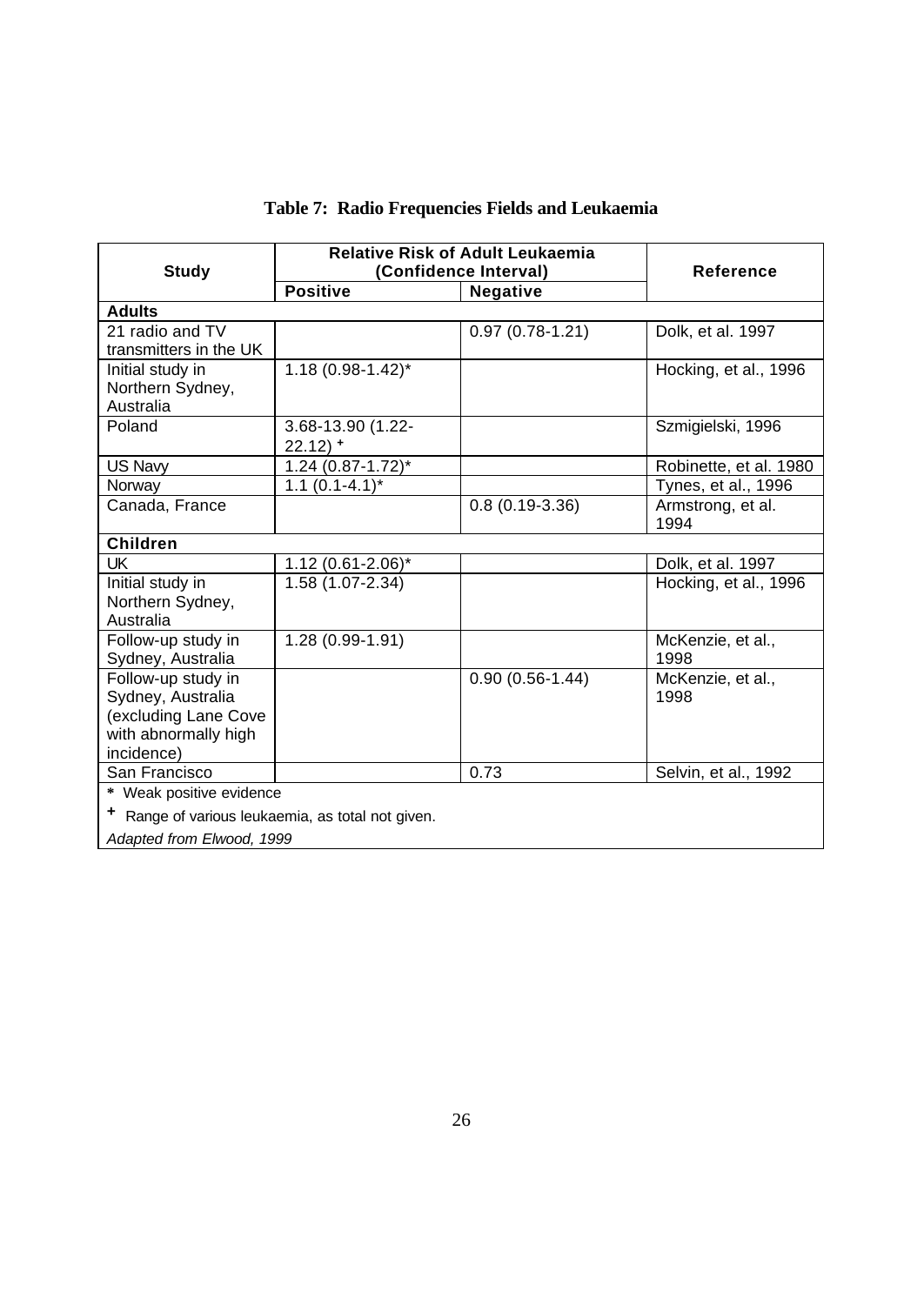| <b>Study</b>                                                            | <b>Positive</b>                                                                                                                                                      | <b>Negative</b>                                                                              | <b>Reference</b>                       |
|-------------------------------------------------------------------------|----------------------------------------------------------------------------------------------------------------------------------------------------------------------|----------------------------------------------------------------------------------------------|----------------------------------------|
| Swedish<br>physiotherapists                                             | Use of short wave<br>equipment associated<br>with higher risk of<br>malformations and<br>perinatal deaths                                                            |                                                                                              | Kallen, et al, 1982                    |
| Finnish<br>physiotherapists<br>using deep heat or<br>short-wave therapy | Small increased rate of<br>spontaneous abortions<br>due to use of<br>equipment.<br>Higher level of<br>congenital anomalies<br>for those using<br>equipment 1-4 hours | No increase in<br>anomalies for those<br>using equipment more<br>than 4 hours                | Taskinen, 1990                         |
| Danish<br>physiotherapists                                              | Higher number of<br>female children                                                                                                                                  | No significant<br>association between<br>short wave exposure<br>and spontaneous<br>abortions | Larsen, et al., 1991                   |
| <b>Swiss</b><br>physiotherapists                                        |                                                                                                                                                                      | No significant<br>association between<br>short wave exposure<br>and gender ration            | Guberan, 1994                          |
| Physical therapists in<br>the USA                                       | Slightly higher rate of<br>miscarriage among<br>mothers exposed to<br>microwave                                                                                      | No association of<br>miscarriage with<br>diathermy equipment                                 | Ouellet-Hellstrom and<br>Stewart, 1993 |
| Latvia, 20 Km radius<br>of a radar station                              | Slight deficit in male<br>children                                                                                                                                   |                                                                                              | Kolodynski and<br>Kolodynska, 1996     |
| Fathers exposed to<br>radar, Baltimore, USA                             |                                                                                                                                                                      | No increase in Down's<br>Syndrome                                                            | Cohen, et al., 1997                    |
| Heart patients,<br>Oklahoma                                             |                                                                                                                                                                      | No abnormality after<br>use of electric shock<br>or RF for catheter<br>ablation              | Goli, et al., 1991                     |
| AM broadcast station<br>workers                                         | Rhythm disturbances<br>more frequent among<br>those with EMF<br>exposure                                                                                             |                                                                                              | Bortkiewicz, et al.,<br>1997           |

**Table 8: Studies on Reproductive Effects of Radio Frequencies**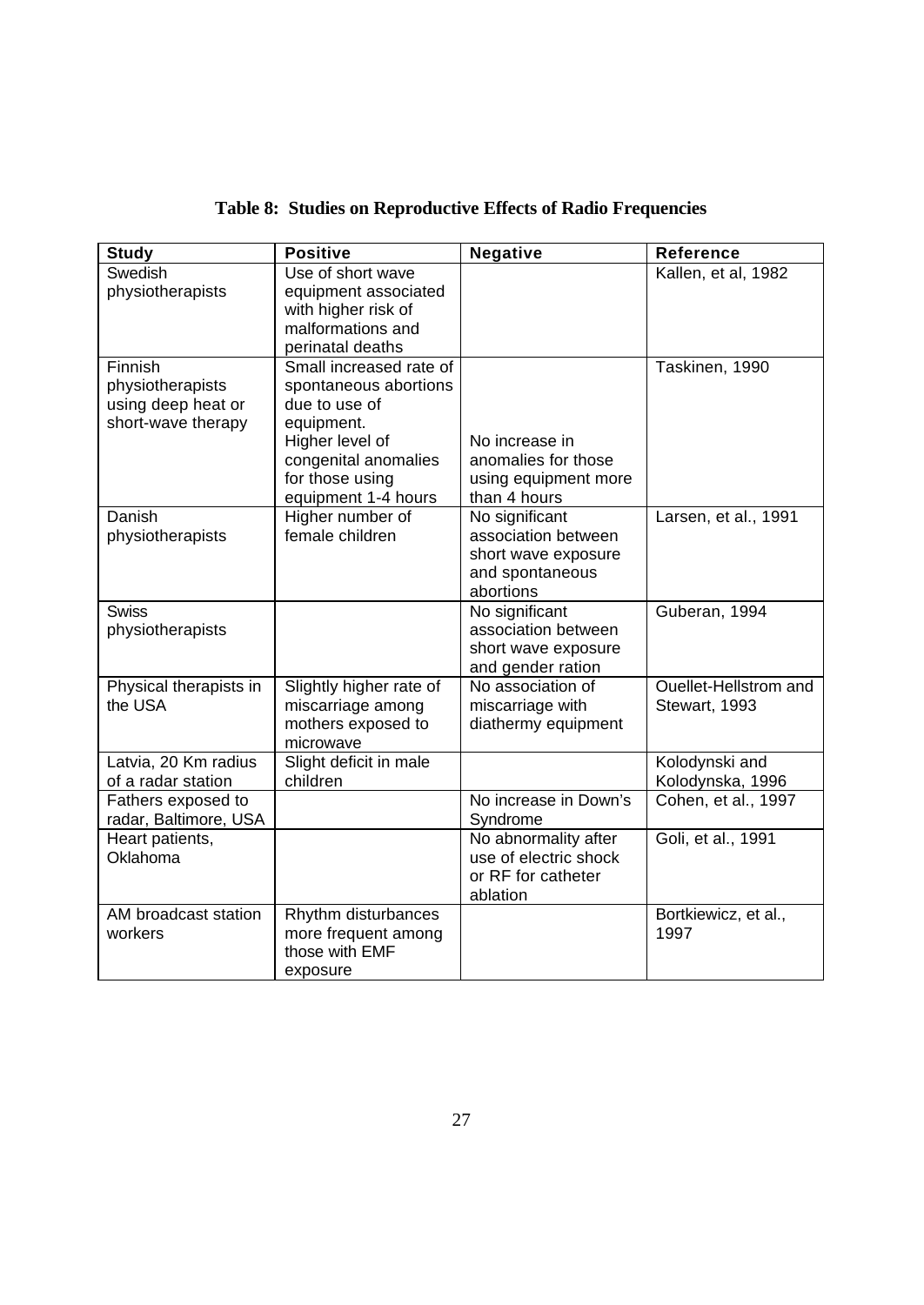## **REFERENCES**

Adey W.R., *et al* (1997) *Brain tumour incidence in rats chronically exposed to frequencymodulated (FM) cellular phone fields*. Second World Congress, Bologna, Italy, June 1997. As cited in RSC, 1999.

Albert, E.N. (1977) *Light and electron microscopic observations on the blood-brain barrier after microwave irradiation.* In Symposium on Biological Effects and Measurements of Radiofrequency Microwaves, Washington, DC: DHEW (HEW Publications), FDA77-8026, p294-304. As cited in RSC, 1999.

Armstrong, B., et al. (1994) *Association between exposure to pulsed electromagnetic fields and cancer in electric utility workers in Quebec, Canada and France.* Am J Epidemiol 140(9): 805-20. As cited in Elwood, 1999.

Balcer-Kubiczek, E.K., and Harrison, G.H. (1991) *Neoplastic transformation of C3H/10T ½ cells following exposure to 120-Hz modulated 2.45-GHz microwaves and phorbol ester tumour promoter*. Radiat. Res. 126:65-72 As cited in RSC, 1999.

Bawin, S.M., Kaczmarek, L.K. and Adey, W.R. (1975) *Effects of modulated VHF fields on the central nervous system.* ANN NY Acad Sci 247:74-81. As cited in RSC, 1999.

Blackman CF (1984) *Genetics and mutagenesis*. In: Biological Effects of Radiofrequency Radiation, edited by Elder JA, Cahill DF. US Environmental Protection Agency, Research Triangle Park, North Carolina, pp 5-94-5-105. EPA-600/8-83-026F. As cited in RSC, 1999.

Bortkiewicz A, Zmyslony M, Gadzicka E, Palczynski C, Szmigielski S. (1997) *Ambulatory ECG monitoring in workers exposed to electromagnetic fields.* J of Medical Engineering and Technology, 21(2):41-6. As cited in RSC, 1999.

Bradley, R.P. 1999. Personal communication to Ronald Macfarlane, Toronto Public Health, 1 October 1999.

BUWAL (1999) *Ordonnance sur la protection contre le rayonnement non ionisant (ORNI) – rapport explicatif.* Swiss Agency for the Environment, Forests and Landscape (BUWAL), Bern.

CalEPA (1997) *Technical support document for the determination of non-cancer chronic reference exposure levels*. California Environmental Protection Agency Office of Environmental Health Hazard Assessment, Berkeley.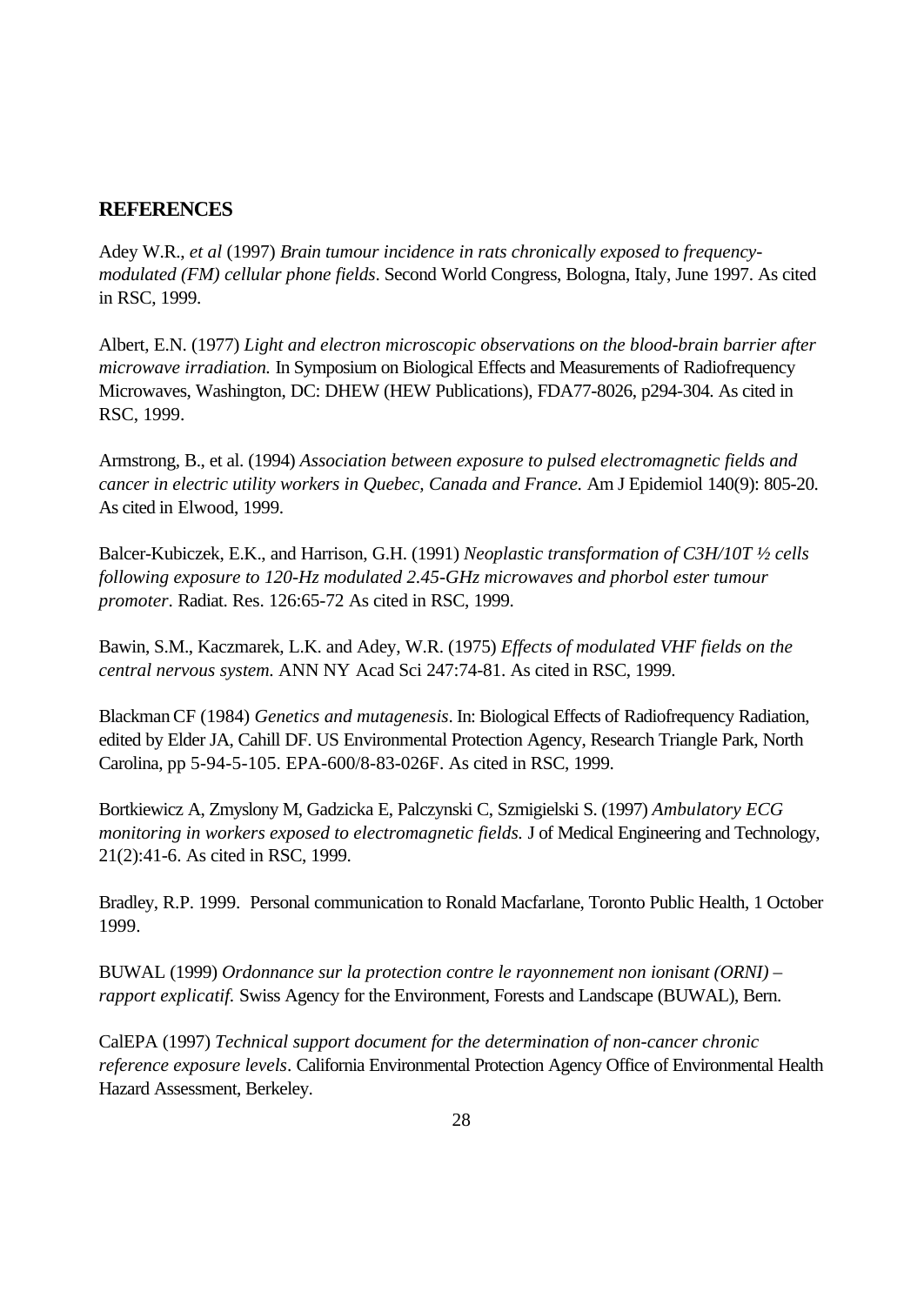Chagnaud J-L, *et al*. (1995) *Effects of pulsed microwaves on chemically induced tumours in rats*. BEMS Annual Meeting, Boston, MA (June). As cited in RSC, 1999.

Cherry, N. (1999) *Personal communication.*

Cleary SF (1990) *Biological effects of radiofrequency electromagnetic fields*. In: Biological Effects and Medical Applications of Electromagnetic Energy, edited by Gandhi OP. Prentice-Hall, Englewood Cliffs, New Jersey, pp 236-255. As cited in RSC, 1999.

Cleveland, R.F. Jr., and Ulcek, J.L. (1999) *Questions and answers about biological effects and potential hazards of radiofrequency electromagnetic fields*. US Federal Communications Commission Office of Engineering and Technology, Washington, D.C. (OET Bulletin 56)

Cohen, B.H., Lilienfield, A.M., Kramer, S., and Hyman, L.C. (1997) *Parental factors in Down's syndrome-results of the second Baltimore case-control study*. In Population Cytogenetics. Ed. Hook, E.B., Porter, I.H. (New York: Academic Press):301-352. As cited in RSC, 1999.

D'Andrea JA (1991) *Microwave radiation absorption: behavioural effects.* Health Phys 61:29-40.

Dolk, H., et al. (1997) *Cancer incidence near radio and television transmitters in Great Britain. I. Sutton Coldfield Transmitter*. Am. J. Epidemiol. 145(1):1-9.

Dolk, H., et al. (1997) *Cancer incidence near radio and television transmitters in Great Britain. II. All high power transmitters.* Am. J. Epidemiol. 145(1):10-17.

Dutta, S.K., Subramanian, A., Ghosh, B. and Parshad, R. (1984) *Microwave radiation-induced calcium efflux from brain tissue in vitro*. Bioelectromagnetics 5:71-78. As cited in RSC, 1999.

Elder JA (1987) *Radiofrequency radiation activities and issues: a 1986 perspective.* Health Phys 53:607-611. As cited in RSC, 1999.

ELI (1998) *Similarities and differences in chemical and radiation risk management*. Proceedings of a workshop held 8-9 June, 1998, Annapolis, Maryland. Environmental Law Institute, Washington D.C. and John Hopkins University Risk Sciences and Public Policy Institute, Baltimore.

Elwood, M.J. (1999) *A critical review of epidemiologic studies of radiofrequency exposure and human cancers.* Environ Health Perpect 107 (Suppl 1): 155-68.

Frei MR, Berger RE, Dusch SJ, Guel V, Jauchem JR, Merritt JH, Stedham MA (1998) *Chronic*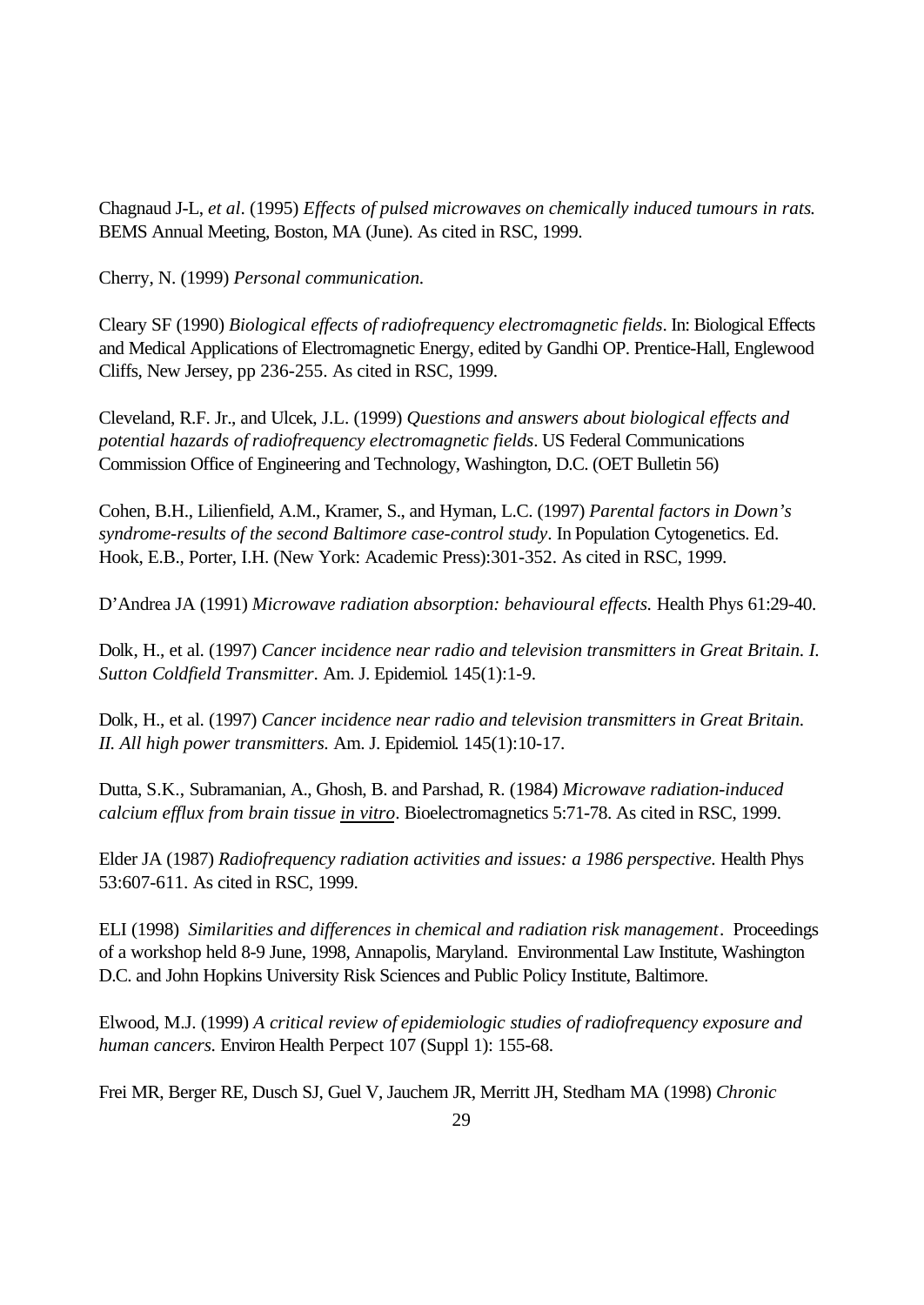*exposure of cancer-prone mice to low-level 2450 MHz radiofrequency*. Biolectromagnetics 19: 20- 31. As cited in RSC, 1999.

Gadja G, Lecuyer D, Wilkinson D. (1998) *Report on an electromagnetic field survey at three residences on Blessington Road, RR1, Corbyville, Ontario*. (Ottawa: Health Protection Branch of Health Canada). As cited in RSC, 1999.

Gadja G, Thansandote A, Lecuyer D. (1997) *Report on cellular tower surveys.* (Ottawa: Health Protection Branch of Health Canada). As cited in RSC, 1999.

Gadja G, Thansandote A, Lecuyer D. (1998) *Report on a survey of radiofrequency emissions at five Vancouver area schools*. (Ottawa: Health Protection Branch of Health Canada). As cited in RSC, 1999.

Goli VD, Prasad R, Hamilton K, Moulton KP, Tyler M, Logan P, Lazzara R, Jackman WM. (1991) *Transesophageal echocardiographic evaluation for mural thrombus following radiofrequency catheter ablation of accessory pathways*. Pacing and Clinical Electrophysics 14 (November, Part II):1992-7. As cited in RSC, 1999.

Guberan E, Campana A, Faval P, Guberan M, Sweetnam PM, Tuyn JW, Usel M. (1994) *Gender ratio of offspring and exposure to shortwave radiation among female physiotherapists.* Scand J of Work, Environment, and Health. 20(5):345-8. As cited in RSC, 1999.

Health Canada, Health Protection Branch (1998) *A survey of radiofrequency emissions at five Vancouver-area schools*. Consumer and Clinical Radiation Hazards Division. http://www.hcsc.gc.ca/ehd/rpb/consumer/survey.htm

Health Canada (1999) *Limits of human exposure to radiofrequency electromagnetic fields in the frequency range of 3 kHz to 300 GHz (Safety Code 6)*. Minister of Public Works and Government Services, Ottawa. (99-EHD-237)

Hitchcock, R.T., and R.M. Patterson (1995) *Radio-frequency and ELF electromagnetic energies: a handbook for health professionals*. Van Nostrand Reinhold, New York.

Hocking, B., Gordon, I.R., Grain, H.L., and Hatfield G.H. (1996) *Cancer incidence and mortality and proximity to TV towers*. Med. J.Australia 165:601-605. As cited in Elwood, 1999.

Imagineering Ltd. (1999) *Report on Safety Code 6 compliance survey at Leslie/Talwood water*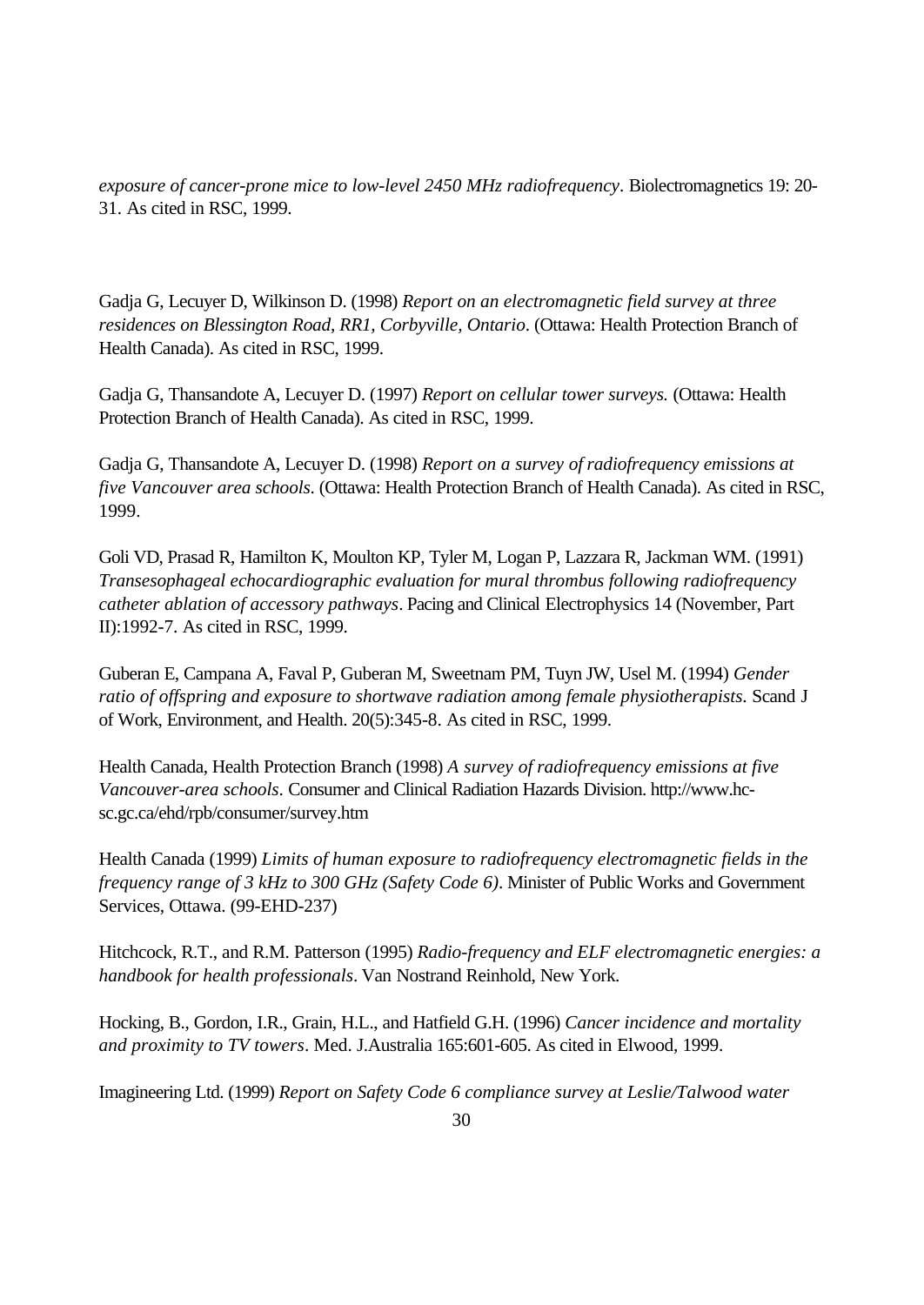*tower*. Prepared for Clearnet PCS, Toronto.

ICNIRP (1998) *Guidelines for limiting exposure to time-varying electric, magnetic, and electromagnetic fields (up to 300 GHz)*.Health Physics (74/4): 494-522.

Industry Canada (1995) *Environmental process, radiofrequency fields and land-use consultation – spectrum management client procedures circular*. Industry Canada, Ottawa. (CPC-2-0-03).

Juutilainen J., *et al*. (1998) *Effects of radiofrequency radiation on the development of cancer in mice.* Bioelectromagnetics 20 th annual meeting, St Pete, June 1998. As cited in RSC, 1999.

Kallen, B., Malmquist, G., and Moritz, U. (1982) *Delivery outcome among physiotherapists in Sweden: Is non-ionizing radiation a fetal hazard?* Arch. Environ. Health. 37(2):81- As cited in RSC, 1999.

Kolodynski, A.A., and Kolodynska, V.V. (1996) *Motor and psychological functions af school children living in the area of the Skrunda Radiation Location Station in Latvia*. The Science of the Total Environment. 180:87-93. As cited in RSC, 1999.

Kues, H.A., Hirst, L.W., Lutty, G.A., D'Anna, S.A., Dunkelberger, G.R. (1985) *Effects of 2.45 GHz microwaves on primate corneal endothelium.* Bioelectromagnetics 6: 177-188. As cited in RSC, 1999.

Kwee, S. and Raskmark, P. (1998) *Changes in cell proliferation due to environmental nonionising radiation (2) microwave radiation*. Biolectrochem. Bioenerg. (44): 251-255 as cited in RSC, 1999, op cit.

Lai, H. (1996) *Spatial learning deficit in the rat after exposure to a 60Hz magnetic field.* Bioelectromagnetics 17:494-496. As cited in RSC, 1999.

Lai, H., Carino, M.A., Horita, A., Guy, A.W.. (1992) *Opioid receptor subtypes that mediate a microwaves-induced decrease in central cholinergic activity in the rat.* Bioelectromagnetics 13: 237-246. As cited in RSC, 1999.

Lai, H., Horita, A. and Guy, A.W. (1994) *Microwave irradiation affects radial-arm maze performance in the rat.* Bioelectromagnetics 15;95-104. As cited in RSC, 1999.

Lai, H., and Singh, N.P. (1995) *Acute low-intensity microwave exposure increases DNA singlestrand breaks in rat brain cells*. Bioelectromagnetics 16:207-210.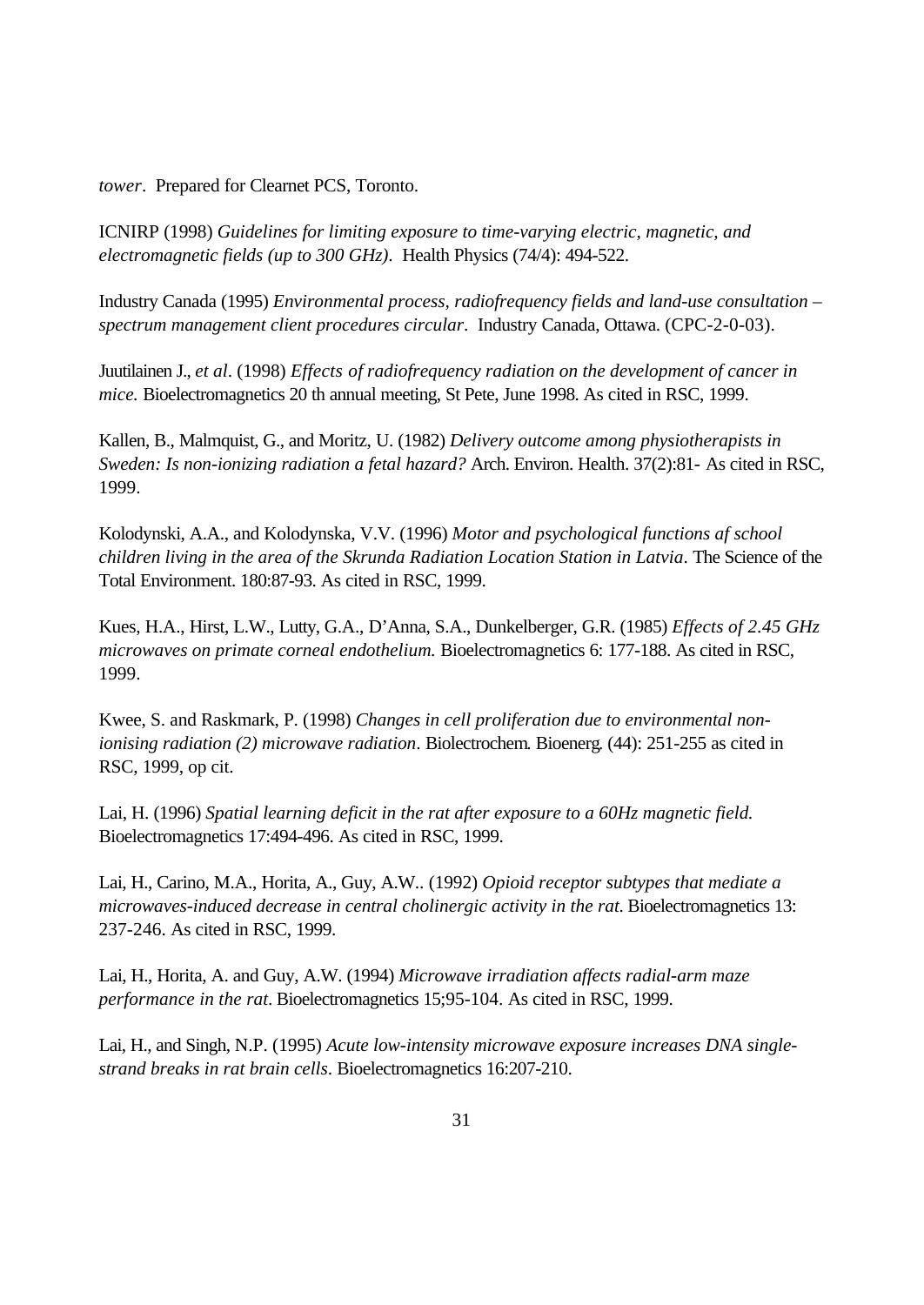Larsen, A.I., Olsen, J., Svane, O. (1991) *Gender-specific reproductive outcome and exposure to high-frequency electromagnetic radiation among physiotherapists*. Scand. J. Work. Environ Health 17:324-9. As cited in RSC, 1999.

Mann, K., P. Wagner, G. Brunn, F. Hassan, C. Hiemke, and J. Roschke (1998) *Effects of pulsed high-frequency electromagnetic fields on the neuroendocrine system*. Neuroendocrinology 67: 139-144. As cited in RSC, 1999.

McKenzie, D.R., Yin, Y., Morell, S. (1998) *Childhood incidence of acute lymphoblastic leukaemia and exposure to broadcast radiation in Sydney – a second look.* Aust N Z J Public Health. 22 (3 Suppl): 360-7. As cited in Elwood, 1999.

MDEP (1990) *The chemical health effects asessment methodology and the method to derive allowable ambient air limits*. Commonwealth of Massachusetts Department of Environmental Protection, Boston.

NZine (1997) *The electromagnetic radiation health threat*. NZine. http://www.nzine.co.nz/features/

Michaelson SM, Lin JC (1987) *Biological Effects and Health Implications of Radiofrequency Radiation.* Plenum Press, New York.

Oscar, K.J. and Hawkins, T.D. (1977) *Microwave alteration of the blood-brain barrier system of rats.* Brain Res 126:281-293. As cited in RSC, 1999.

Ouellet-Hellstrom, R., and Stewart, W.F. (1993) *Miscarriages among female physical therapists who report using radio- and microwave-frequency electromagnetic radiation.* Am. J. Epidemiol. 138(10):775-786. As cited in RSC, 1999.

Prato, F.S., Wills, J.M., Frappier, J.R.H., Drost, D.J., Lee, T-Y., Shivers, R.R. and Zabel, P. (1994) *Blood-brain barrier permeability in rats is altered by exposure to magnetic fields associated with magnetic resonance imaging at 1.5T*. Microscopy Research and Technique 27:528-534. As cited in RSC, 1999.

Prausnitz, S., and Susskind, C. (1962) *Effects of chronic microwave irradiation on mice*. IRE Trans. Biomed. Electron. 9:104-108. As cited in RSC, 1999.

Preskorn, S.H., Edwards, W.D., and Justensen, D.R. (1978) *Retarded tumour growth and greater longevity in mice after foetal irradiation by 2450 MHz microwaves.* Journal of Surgical Oncology 10:483-492. As cited in RSC, 1999.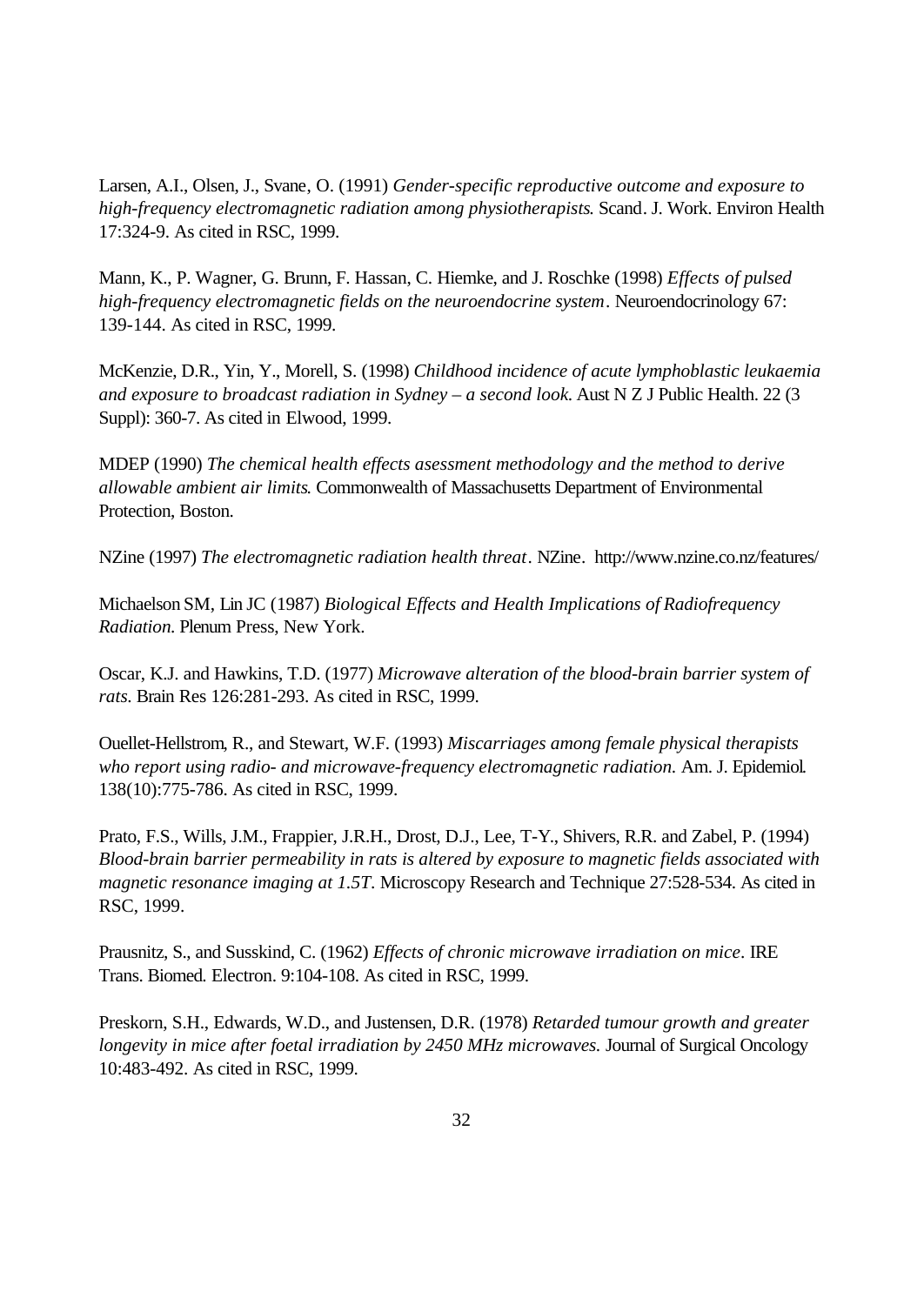Repacholi, M.H., Basten, A., Gebski, V., Noonan, D., Finnie, J., and Harris, A.W. (1997) *Lymphomas in Eµ-Pim1 transgenic mice exposed to pulsed 900 MHz electromagnetic fields*. Radiation Res. 147:631-640.

Roberts N.J., Jr., Michaelson S.M., Lu S-T (1986) *The biological effects of radiofrequency radiation: a critical review and recommendations*. Int J Radiat Biol 50:379-420. As cited in RSC, 1999.

Robinette, C.D., Silverman, C., and Jablon, S. (1980) *Effects upon health of occupational exposure to microwave radiation (radar).* Am. J. Epidemiol 112(1):39-53. As cited in Elwood, 1999.

RSC (1999) *A Review of the Potential Health Risks of Radiofrequency Fields from Wireless Telecommunication Devices.* An Expert Panel Report prepared at the request of the Royal Society of Canada for Health Canada, The Royal Society of Canada, Ottawa.

Salford, L.G., Brun, A., Eberhardt, J.L., Malmgren, L. and Persson, B.R.R. (1992) *Electromagnetic field-induced permeability of the blood-brain barrier shown by immunohistochemical methods*. In Resonance Phenomena in Biology, ed. B Norden, C Ramel, (Oxford: Oxford University Press): 87-91. As cited in RSC, 1999.

Salford, L.G., Brun, A., Persson, B.R.R., and Eberhardt, J. (1993) *Experimental studies of brain tumour development during exposure to continuous and pulsed 915 MHz radiofrequency radiation.* Bioelectrochem. Bioenerget. 30:313-318. As cited in RSC, 1999.

Salford, L.G., Brun, A., Sturesson, K., Eberhardt, J.L. and Persson, B.R.R. (1994) *Permeability of the blood-brain barrier induced by 915MHz electromagnetic radiation, continuous wave and modulated at 8, 16, 50, 200Hz*. Microscopy Research and Technique 27:535-542. As cited in RSC, 1999.

Santini, R., Honsi, M., Deschaux, P., and Pacheco, H. (1988) *B16 melanoma development in black mice exposed to low-level microwave radiation.* Bioelectromagnetics 9:105-107. As cited in RSC, 1999.

Selvin, S., Schulman, J., Merrill D.W. (1992) *Distance and risk measures for the analysis of spatial data: a study of childhood cancers.* Soc Sci Med. 34 (7): 769-777.

Stark, K.D.C., T. Krebs, E. Altpeter, B. Manz, C. Griot, and T. Abelin. (1997) *Absence of chronic effect of exposure to short-wave radio broadcast signal on salivary melatonin concentrations in dairy cattle*. J.Pineal Res*.* 22: 171-176. As cited in RSC, 1999.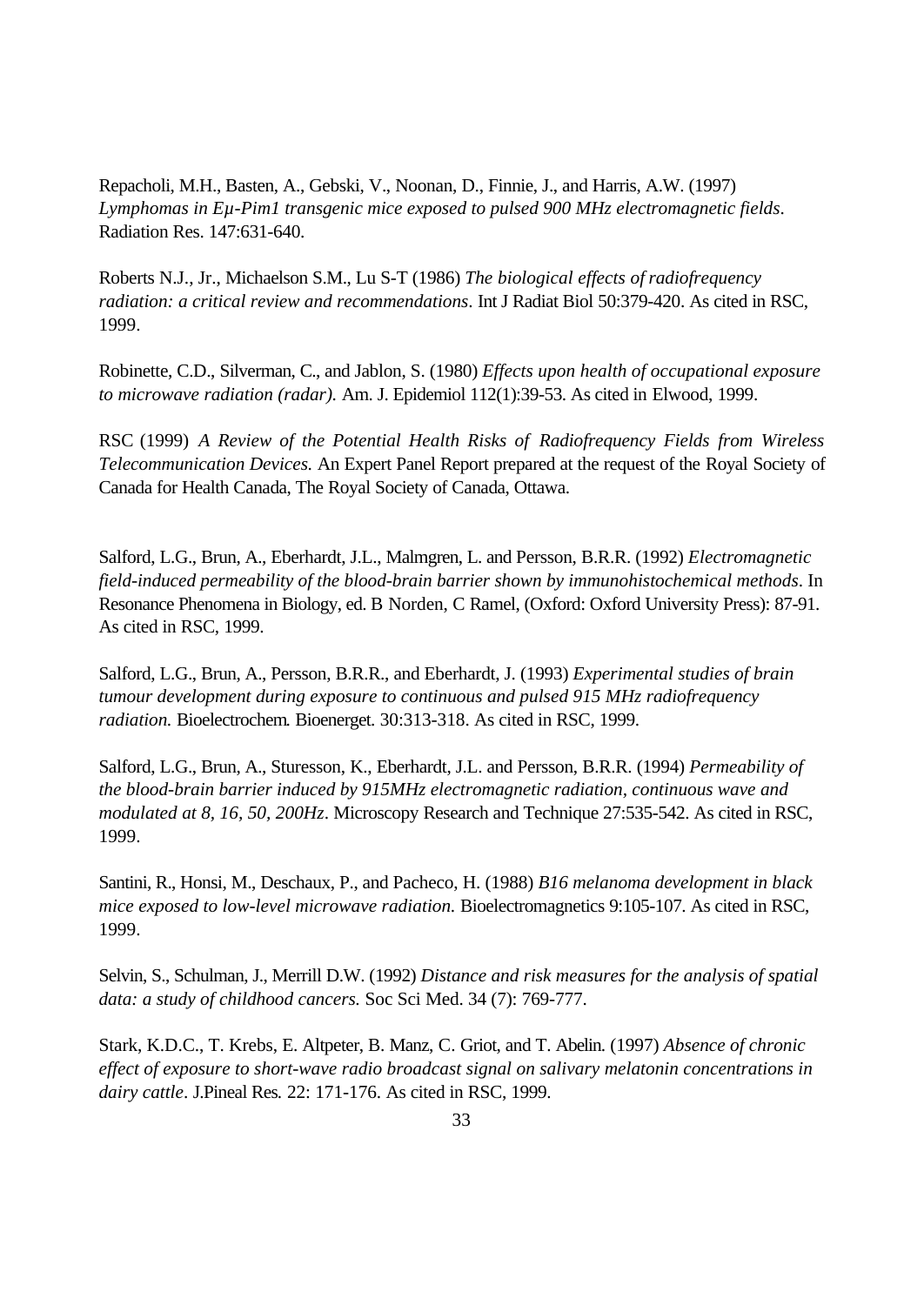Szmigielski S., Szudzinski, A., Pietraszek, A., Bielec, M., Janiak, M. and Wrembel, J.K. (1982) *Accelerated development of spontaneous and benzopyrene-induced skin cancer in mice exposed to 2450 MHz microwave radiation.* Biolectromagnetics 3: 179-191. As cited in RSC, 1999.

Szmigielski, S. (1996) *Cancer morbidity in subjects occupationally exposed to high frequency (radiofrequency and microwave) electromagnetic radiation.* Elsevier Science. The Science of the Total Environment (180): 9-17. As cited in Elwood, 1999.

Taskinen, H., Kyyronen, P., and Hemminki, K. (1990) *Effects of ultrasound, shortwaves, and physical exertion on pregnancy outcome in physiotherapists*. J. Epidemiol. Comm. Health. 44: 196- 201. As cited in RSC, 1999.

Thansandote A., Gajda, G., and Lecuyer, D. (1996) *Cellular transmitter towers and hand-held telephones: are they dangerous?* Sixth Int. Conf. on Advanced Science and Technology Exchange with Thailand, Bangkok (17-19 July).

Thansandote A., Gajda, G., and Lecuyer, D. (1999) *Radiofrequency radiation in five Vancouver schools: exposure standards not exceeded*. Canadian Med. Assoc. J. (CMAJ) 160: 1311-2.

Thomas, J.R., Burch, L.S. and Yeandle, S.C. (1979) *Microwave radiation and chlordiazepoxide: Syngertistic effects on fixed-interval behaviour.* Science, 203: 1357-1979. As cited in RSC, 1999.

Toler JC, Shelton WW, Frei MR, Merritt JH, Stedham MA (1997) *Long-term low-level exposure of mice prone to mammary tumours to 435 MHz radiofrequency radiation*. Radiat Res 148: 227-234.

Tynes, T., Hannevik, M., Andersen, A., Vistnes, A.I., Haldorsen, T. (1996) *Incidence of breast cancer in Norwegian female radio and telegraph operators.* Cancer Causes Control. 7(2): 197- 204. As cited in Elwood, 1999.

US EPA (1993) R*eference dose (RfD): description and use in health risk assessments*. US Environmental Protection Agency, Washington, D.C.

Vermont Department of Public Service (1996) *Radiofrequency radiation: health effects and interference status of current research and regulation*. The Department, Montpelier, Vt. (Technical report no. 28)

Vollrath, L., R. Spessert, T. Kratzsch, M. Keiner, and H. Hollmann. (1997) *No short-term effects of high-frequency electromagnetic fields on the mammalian pineal gland.* Bioelectromagnetics 18: